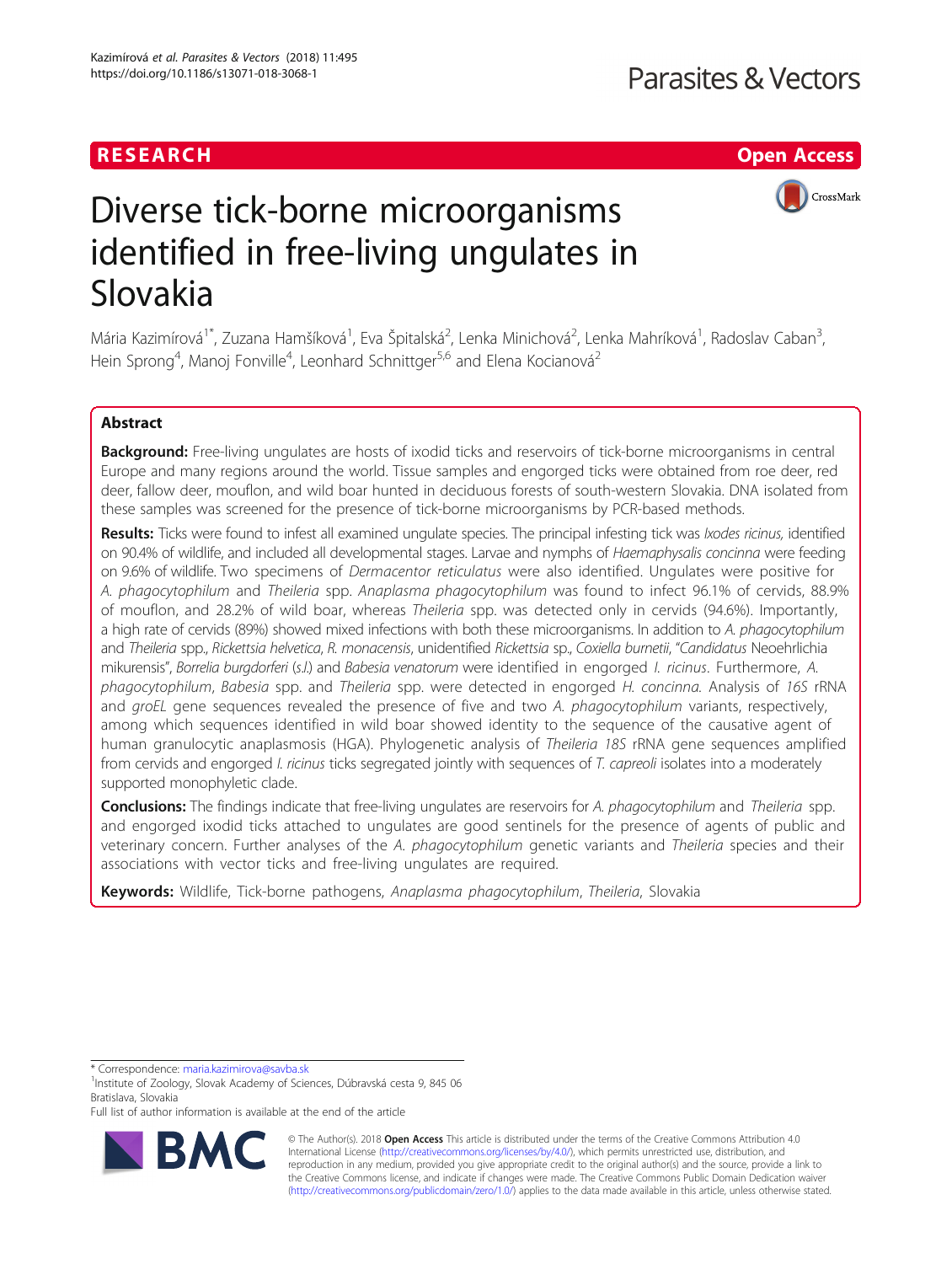## Background

In the northern hemisphere, the majority of vector-borne diseases are caused by tick-borne pathogens [[1](#page-14-0)–[4](#page-14-0)]. Ixodes ricinus is a highly competent vector for a variety of disease agents in humans as well as in livestock, such as viruses, bacteria and protozoan parasites [\[5](#page-14-0)–[7\]](#page-14-0). Also, the bites of I. ricinus by themselves can cause meat allergy [\[8](#page-14-0)]. Ixodes ricinus is a generalist tick that infests more than 300 different vertebrate species [\[9\]](#page-14-0), including birds, lizards, small rodents, hares, hedgehogs as well as free-living ruminants, carnivores or wild boar. It has a three-host life-cycle with larvae feeding predominantly on small mammals or birds, nymphs feeding on small as well as large mammals, and adults preferring larger mammals [[10\]](#page-14-0). Ixodes ricinus is usually associated with deciduous and mixed forests, but recent studies have shown that its populations can also be abundant in green periurban and urban areas [\[7](#page-14-0)].

Free-living ungulates are essential feeding hosts for I. ricinus and play a vital role in the propagation of this species  $[11-15]$  $[11-15]$  $[11-15]$  $[11-15]$  $[11-15]$ . In addition, they are reservoirs of tick-borne microorganisms some of which may cause disease in humans and domestic animals [[7,](#page-14-0) [16](#page-14-0)–[18](#page-14-0)]. Knowledge of the tick-borne pathogen reservoir role of wildlife is a prerequisite for a thorough understanding of the epidemiology of tick-borne zoonotic diseases and the development of effective control measures.

The epidemiology of the obligate intracellular bacterium Anaplasma phagocytophilum, the causative agent of tick-borne fever in ruminants and human granulocytic anaplasmosis (HGA), is very complex in Europe, with various ecotypes involved in different epidemiological cycles [[19](#page-14-0), [20](#page-15-0)]. Presence of diverse A. phagocytophilum genetic variants has been reported in a wide range of free-living and domestic animals [[21](#page-15-0)–[25\]](#page-15-0). Among them, cervids have been suggested as reservoirs for several A. phagocytophilum variants transmitted by *I. ricinus*. Variants associated with roe deer (Capreolus capreolus) are probably non-pathogenic to humans, dogs, horses or domestic ruminants, whereas red deer (Cervus elaphus) is likely a reservoir for variants pathogenic to domestic ruminants and horses [\[20,](#page-15-0) [26](#page-15-0), [27\]](#page-15-0). The role of wild boar (Sus scrofa) in the transmission cycle of A. phagocytophilum is still unclear. Recent molecular studies have shown that A. phagocytophilum genetic variants infecting wild boars and humans clustered together [[26](#page-15-0), [28,](#page-15-0) [29\]](#page-15-0). However, the short duration of infection and, as compared to deer species, the relatively low number of ticks feeding on them, ques-tion wild boar as a relevant reservoir host [\[30\]](#page-15-0).

Wildlife is a potential source of infection with piroplasmids Babesia spp. and/or Theileria spp. Zoonotic species of Babesia, including B. divergens and B. venatorum, are transmitted by *I. ricinus* and have been reported in European cervids [[31,](#page-15-0) [32](#page-15-0)]. It should be noted, however, that reports on the occurrence of *B. divergens*  previous to its exact sequence definition by Malandrin et al. [[33\]](#page-15-0) have to be taken with caution as this species is highly similar to B. capreoli. Babesia divergens causes babesiosis in cattle and immunocompromised humans [[32,](#page-15-0) [34\]](#page-15-0), whereas *B. capreoli*, prevalent in roe deer, is non-pathogenic in domestic ruminants [[33,](#page-15-0) [35\]](#page-15-0). Besides B. divergens, B. venatorum (formerly Babesia sp. EU1) has been found to cause disease in humans [[36,](#page-15-0) [37](#page-15-0)]. Its presence has been confirmed in cervids in many European countries [[32](#page-15-0), [38](#page-15-0)–[42](#page-15-0)], and recently in caprines  $[39]$  $[39]$  and mouflon  $[42]$  $[42]$  $[42]$ . Also, the non-zoonotic B. odocoilei-like taxon, Babesia sp. MO1 and Babesia sp. CH1, have been detected in cervids [\[39](#page-15-0), [42,](#page-15-0) [43](#page-15-0)], and B. motasi, transmitted by Haemaphysalis spp. ticks and causing disease in sheep and goat [[44\]](#page-15-0), has been reported in free-living caprines [[39\]](#page-15-0).

In Europe, asymptomatic infections caused by piroplasmids of the genus Theileria such as T. capreoli isolates Theileria sp. 3185/02 and Theileria BAB1158 and Theileria spp. isolate Theileria sp. OT3 obtained from roe deer, red deer, and chamois, and Theileria sp. ZS TO4 isolated from red deer have been described in several free-living cervids and caprines [[42](#page-15-0), [45](#page-15-0)–[52](#page-15-0)]. Up to now, none of these *Theileria* species have been described to cause zoonotic disease  $[32]$  $[32]$ . Their vectors have not been confirmed in central Europe, but probably I. ricinus and/or Haemaphysalis spp. ticks are involved in their transmission [[48](#page-15-0)–[50](#page-15-0)].

Free-living ruminants may be involved in the epidemiology of Q fever by maintaining Coxiella burnetii, whereby ticks might also play a role in the circulation of the agent and its transmission from wildlife to domestic animals [\[53](#page-15-0)–[56\]](#page-15-0). However, the role of free-living ungulates in the epidemiology of C. burnetii may differ be-tween ecosystems and geographic areas [[56](#page-15-0)].

In contrast, free-living ungulates are likely not reservoirs for Rickettsia spp. of the spotted fever group (SFG) and Borrelia burgdorferi (s.l.), even though the presence of DNA specific for these bacteria have been sporadically detected in their tissues [[57](#page-15-0)–[60](#page-15-0)]. It is assumed that due to complement-mediated killing, the presence of B. burgdorferi (s.l.) in ticks feeding on cervids and wild boar is reduced [[61](#page-15-0)–[63\]](#page-15-0).

The aims of the present study were to (i) increase the knowledge on the diversity of tick-borne bacteria and piroplasmids infecting free-living ungulates, and (ii) investigate the role of free-living ungulates as carriers of infected ticks and/or reservoirs of tick-borne pathogens in Slovakia, central Europe.

### Methods

### Study area and biological samples

Tissue samples and ticks were obtained from a total of 92 gunshot game animals of five species. Forty-four cervids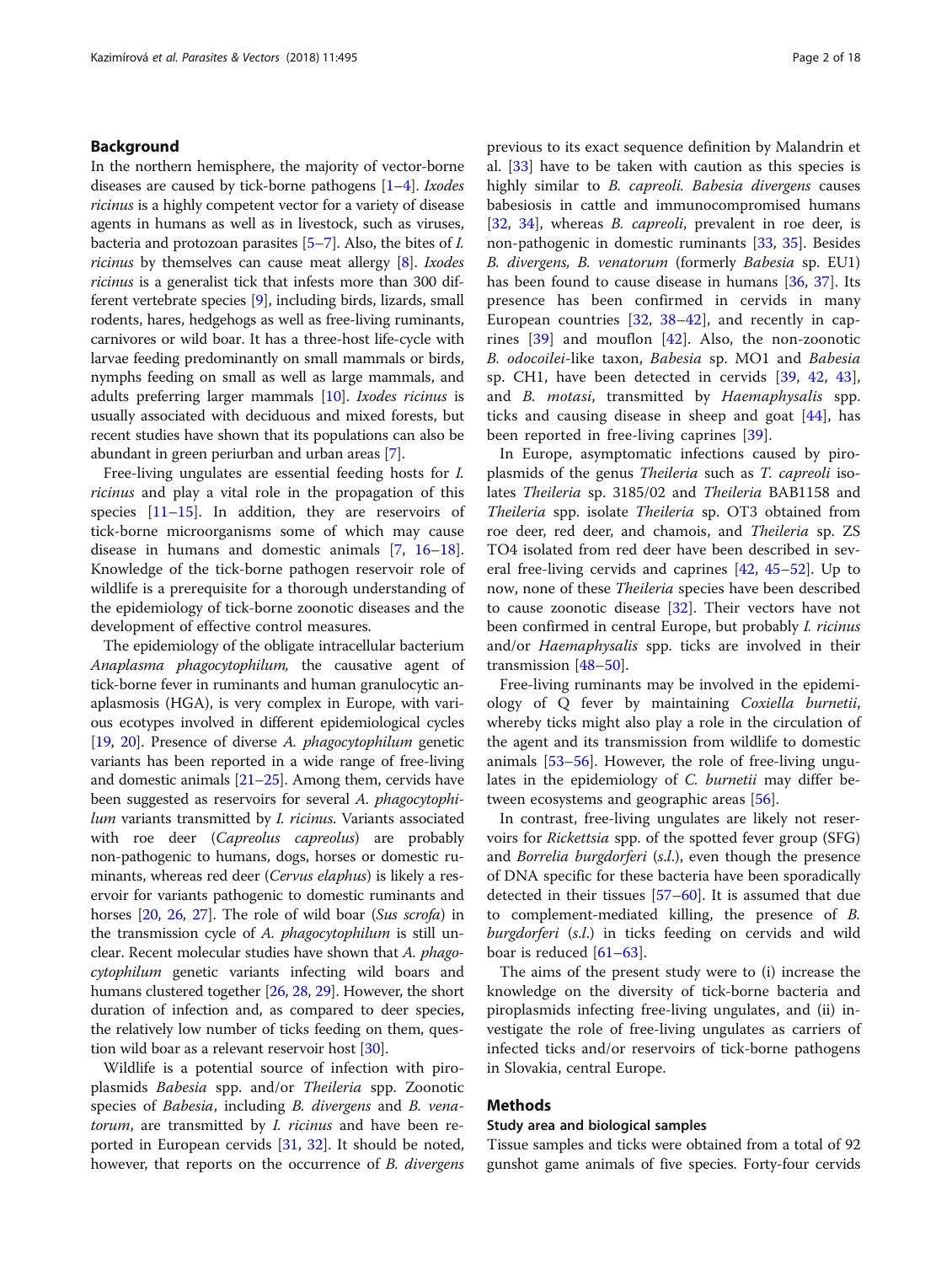comprised of the three species: roe deer (Capreolus capreolus;  $n = 14$ ), red deer (Cervus elaphus;  $n = 8$ ) and fallow deer (*Dama dama*;  $n = 22$ ). The remaining two species were mouflon (*Ovis musimon*;  $n = 9$ ) and wild boar (Sus scrofa;  $n = 39$ ). Animals were shot by hunters and samples were kindly provided during the legal hunting seasons of 2011–2014 in hunting districts located in deciduous forests of the Small Carpathian Mountains (southwestern Slovakia) (Additional file [1](#page-14-0): Figure S1). The mountains are, in part, densely forested, with average annual temperatures of 7–9 °C and an annual rainfall of 650–690 mm. Sessile oak (Quercus petraea) and European hornbeam (Carpinus betulus) dominate at lower, whereas European beech (Fagus sylvatica) dominate at higher altitudes [\[64\]](#page-15-0). The highest mountain peak reaches an elevation of 768 metres above sea level (masl).

The biological samples contained spleen from all hunted specimens, blood, lower parts of legs with skin and hoofs, and engorged and/or unattached ticks. Tick larvae and nymphs were predominantly collected from lower parts of legs and hoofs of cervids. Engorged nymphs and adults attached to other body parts were collected only from three fallow deer individuals whose whole skins were available. After sampling, tissues and ticks were preserved in 70% ethanol. Information on sex and age could not be obtained for all hunted animals and was therefore not considered in the subsequent analyses. The species, developmental stage, and gender were identified for each tick under a stereomicroscope according to Siuda [[65](#page-15-0)].

### DNA isolation

Genomic DNA was isolated from subsamples of spleen, blood, and from a randomly selected collection of ticks including I. ricinus larvae that have been sampled in pools, and I. ricinus nymphs and adults and Haemaphysalis concinna larvae and nymphs that have all been sampled individually. Whenever available, at least five specimens of each tick species and developmental stage were used to isolate genomic DNA by applying the Macherey-Nagel NucleoSpin® Tissue kit (Düren, Germany) following the instructions of the manufacturer. Quantity and quality of the isolated DNA were measured with a Nanodrop 2000c spectrophotometer and samples were stored at -20 °C for further analyses.

### PCR detection of microorganisms

Samples were screened for the presence of DNA specific for the tested microorganisms by using polymerase chain reaction (PCR)-based assays. A real-time PCR targeting a 77-bp long fragment of the msp2 gene of A. phagocyto-philum was performed according to Courtney et al. [[66](#page-15-0)] as described in Svitálková et al. [\[67\]](#page-15-0). To identify A. phagocytophilum variants, two positive samples from

each ungulate species and 16 randomly selected DNA samples of engorged *I. ricinus* larvae were further analysed by a nested PCR and quantitative real-time PCR (qPCR), respectively, with primers targeting a 546-bp fragment of the 16S rRNA gene [[68](#page-16-0), [69\]](#page-16-0) and a 530-bp fragment of the *groEL* gene [\[70\]](#page-16-0). A 99-bp fragment of the "Candidatus Neoehrlichia mikurensis" groEL gene was amplified with a qPCR [\[71](#page-16-0)–[73\]](#page-16-0). A PCR targeting the com1 gene encoding a 27-kDa outer membrane-associated immunoreactive protein was applied for the detection of C. burnetii [[74](#page-16-0)]. Rickettsia spp. were detected by amplifying a 381-bp fragment of the gltA gene using genus-specific primers [\[75,](#page-16-0) [76](#page-16-0)]. The presence of *B. burgdorferi* (s.l.) DNA was detected by amplification of the 5S-23S (rrfA-rrlB) intergenic spacer and identification of Borrelia genospecies was done using a restriction fragment length polymorphism (RFLP) assay [\[77](#page-16-0)]. Amplification of a 450-bp region of the 18S rRNA gene of Babesia/Theileria was carried out by PCR following the protocols of Casati et al. [\[78\]](#page-16-0) and Hamšíková et al. [\[79\]](#page-16-0). A duplex qPCR targeting a 62-bp long fragment of the 18S rRNA gene [\[80\]](#page-16-0) and a 104-bp fragment of an internal transcribed spacer (ITS) region was performed for the detection of Babesia spp.

All primers and probes used in the PCR reactions and the respective references are listed in Additional file [2:](#page-14-0) Table S1.

### Sequence analysis

Amplicons derived from randomly selected samples positive for Rickettsia and Babesia/Theileria and those for the partial 16S rRNA and groEL genes of A. phagocytophilum were purified and analysed by sequencing using forward and reverse PCR primers (Macrogen, Amsterdam, Netherland). Nucleotide sequences were manually edited using the MEGA6 software [[81\]](#page-16-0). Determined sequences of A. phagocytophilum, Babesia spp. and Theileria spp. were deposited in the GenBank database (Additional file [2:](#page-14-0) Tables S2, S3).

### Phylogenetic analysis

For the phylogenetic analysis of Babesia parasite sequences, a multiple alignment of determined and related 18S rRNA gene sequences available on GenBank using ClustalW was done for piroplasmids pertaining to *Babesia (sensu stricto)* (Clade VI as defined in [[31\]](#page-15-0)). The alignment length comprised of 459 bp and consisted of 39 sequences including T. annulata as outgroup. Gaps were eliminated to result in a final alignment of 403 positions. The evolutionary distance was estimated using the  $K2 + G$  model with  $G = 0.36$  to generate a neighbour-joining tree [[82,](#page-16-0) [83\]](#page-16-0). For the phylogenetic analysis of *Theileria* parasite sequences, a multiple alignment of determined and related 18S rRNA gene sequences available on GenBank using ClustalW was done for piroplasmids pertaining to Theileria (sensu stricto)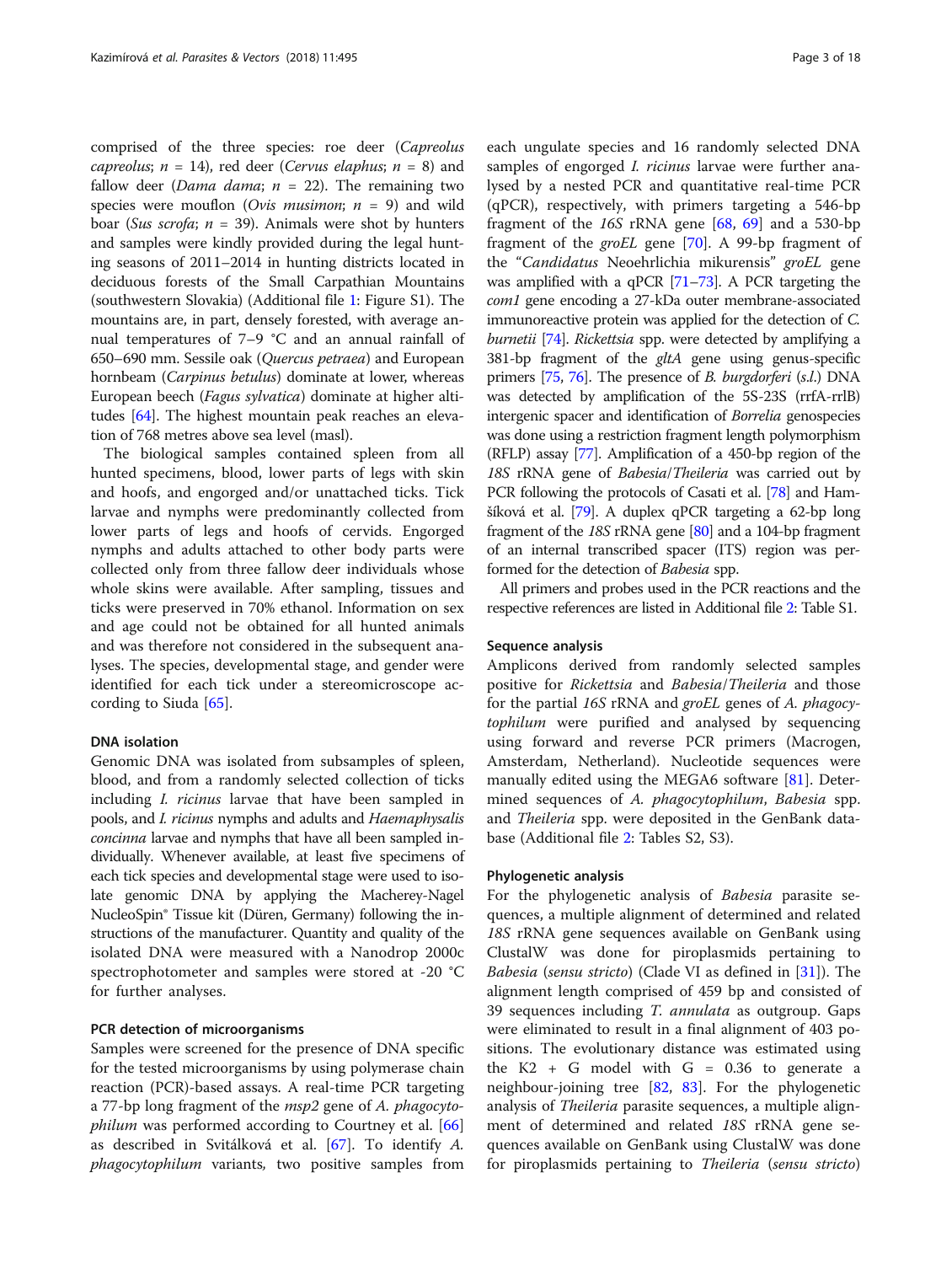(Clade V as defined in [\[31\]](#page-15-0)) infecting large ruminants. The alignment length comprised of 464 bp and consisted of 39 sequences including T. equi as outgroup. Gaps were eliminated to result in a final alignment of 443 positions. The  $K2 + G$  model with  $G = 0.66$  was used to generate a neighbour-joining tree [[82,](#page-16-0) [83\]](#page-16-0). For alignment and phylogenetic analysis, the MEGA6 software was used [[81](#page-16-0)].

Anaplasma phagocytophilum groEL gene sequences were aligned using MUSCLE. For phylogenetic analysis, 55 sequences were used: 12 from this study (see Additional file [2:](#page-14-0) Table S2), 42 from different European sources available on GenBank, and Anaplasma marginale (GenBank: AF165812) as the outgroup. The evolutionary history was inferred by using the Maximum Likelihood method based on the Tamura 3-parameter model [\[84](#page-16-0)]. Positions containing gaps and missing data were eliminated, and there were 464 positions in the final dataset. Alignment and evolutionary analyses were conducted in MEGA X [[85\]](#page-16-0).

### Statistical analysis

Infection rates for pooled samples of I. ricinus larvae were analysed by the maximum likelihood estimation (MLE) method according to Biggerstaff et al. [\[86](#page-16-0)]. Chi-square test was used to analyse differences in A. phagocytophilum and Theileria spp. infection rates in game species, in I. ricinus feeding on cervids, and in tick developmental stages. Furthermore, this test was applied to evaluate differences in single and co-infection rates between developmental stages of I. ricinus and between ticks originating from different cervid hosts. Results on the prevalence of A. phagocytophilum and Theileria spp. in I. ricinus attached to cervids were used to calculate the probability of co-infections with the two microorganisms by Chi-square test.  $P < 0.05$  was considered significant in all statistical analyses. Analyses were performed by using PAST Version 3.19. [\[87](#page-16-0)].

### Results

# Infection rates in ungulates

Theileria spp. were found to infect exclusively cervids, whereas A. *phagocytophilum*, besides cervids, also infected mouflon and wild boar (Table [1](#page-4-0)). Infections with other tick-borne microorganisms were not detected in any of the examined animals. Infection rates with A. phagocytophilum significantly differed when cervids, mouflon, and wild boar were compared (Table [1](#page-4-0)), but no significant difference was found between cervids and mouflon ( $\chi^2$  = 1.090; P = 0.780). The total infection rates with *Theileria* spp. did not significantly differ between cervid species; however, spleen of red deer was significantly less infected than in roe deer and fallow deer (Table [1\)](#page-4-0). Mixed infections with A. phagocytophilum and

Theileria spp. were detected in 89.8% of cervids (average co-infection rate for all species), but the differences in co-infection rates between individual cervid species were not significant (Table [1](#page-4-0)).

# Ticks infesting ungulates and their infection with tick-borne microorganisms

In total, 2660 I. ricinus (2106 larvae, 413 nymphs, 118 females and 23 males), 284 H. concinna (241 larvae and 43 nymphs) and 2 Dermacentor reticulatus (1 nymph and 1 male) were collected from 42.4% (39/92) of the examined animals. All studied ungulate species harboured ticks: red deer (62.5%), roe deer (71.4%), fallow deer (77.3%), mouflon (55.5%), and wild boar (5.1%) (Table [2](#page-4-0)). Tick infestation was observed in roe deer, red deer, fallow deer and mouflon in May and from July to December. No ticks were collected in February, April, and June when only samples from wild boars were available. The majority of wild boars were tick-free, except for two individuals, one carrying an I. ricinus nymph and the other a D. reticulatus male. The highest number of ticks was found on a fallow deer shot in August 2014 in the district Rača, Bratislava and included 800 *I. ricinus* (777 larvae and 23 nymphs) and 215 H. concinna (182 larvae and 33 nymphs).

A selection of ticks (22.9%; 674/2946) (I. ricinus: 371 larvae in 74 pools, 177 nymphs, 72 females, 21 males; H. concinna: 19 larvae, 14 nymphs) were analysed for the presence of tick-borne microorganisms. In total, 82.8% of the samples were infected with at least one microorganism. The diversity of microorganisms in engorged ticks was higher than in the ungulate hosts (Table [3](#page-5-0)). In addition to A. phagocytophilum and Theileria spp., Rickettsia spp., C. burnetii, B. venatorum, "Ca. N. mikurensis" and *B. burgdorferi* (s.l.) were detected in *I. ricinus* ticks. Haemaphysalis concinna were infected with A. phagocytophilum, Babesia spp. and Theileria spp.

Anaplasma phagocytophilum was detected in all developmental stages of I. ricinus collected from cervids and mouflon, and in a few engorged H. concinna larvae from roe deer and fallow deer. Prevalence of infection in I. ricinus originating from different hosts varied (Table [3](#page-5-0)), but the differences were not significant for any of the tick developmental stages (ticks from mouflon were not included in the analyses). The overall prevalence in larvae was 27.7% MLE, in nymphs and adults it was 59.3% and 90.3%, respectively, but the differences between the tick stages were not significant. Larvae infected with A. phagocytophilum were collected only from hosts that tested positive for A. phagocytophilum (4 roe deer, 3 red deer, 11 fallow deer and 4 mouflon). Similarly, infected nymphs originated only from infected hosts (5 roe deer, 4 red deer, 9 fallow deer and 1 mouflon). Infected tick females fed on infected animals (1 roe deer, 4 red deer,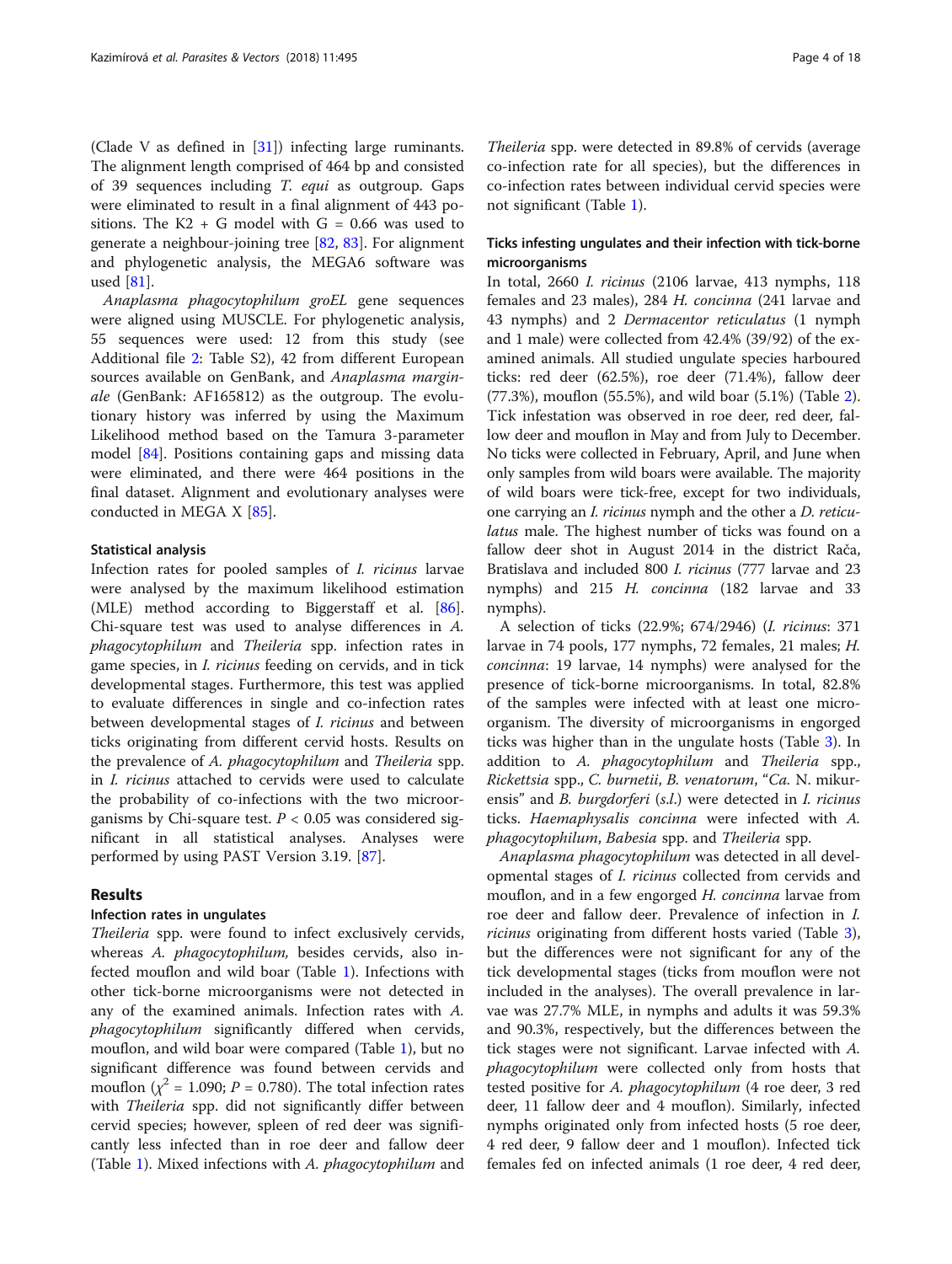|                                       | Capreolus capreolus | Cervus elaphus | Dama dama    | Ovis musimon | Sus scrofa   | $x^2$ -value | $P$ -value <sup><math>\bar{e}</math></sup> |
|---------------------------------------|---------------------|----------------|--------------|--------------|--------------|--------------|--------------------------------------------|
| Total infection (spleen and/or blood) |                     |                |              |              |              |              |                                            |
| A. phagocytophilum                    | 13/14 (92.9)        | 8/8 (100)      | 21/22 (95.4) | 8/9(88.9)    | 11/39 (28.2) | 44.244       | < 0.001                                    |
| Theileria sp.                         | 13/14 (92.9)        | 8/8 (100)      | 20/22 (90.9) |              |              | 0.767        | ns                                         |
| Mixed infection                       | 11/14(78.6)         | 8/8 (100)      | 20/22 (90.9) |              |              | 2.546        | ns                                         |
| Spleen                                |                     |                |              |              |              |              |                                            |
| A. phagocytophilum                    | 12/14 (85.7)        | 8/8 (100)      | 20/22 (90.9) | 6/9(66.7)    | 10/39 (25.6) | 37.553       | < 0.001                                    |
| Theileria sp.                         | 12/14(85.7)         | $3/8$ (37.5)   | 18/22 (81.8) |              |              | 7.403        | < 0.05                                     |
| Mixed infection                       | 11/14(78.6)         | $3/8$ (37.5)   | 17/22 (77.3) |              |              | 5.108        | ns                                         |
| <b>Blood</b> b                        |                     |                |              |              |              |              |                                            |
| A. phagocytophilum                    | 6/12(50.0)          | 8/8 (100)      | 16/17 (94.1) | 4/7(57.1)    | 6/31(19.3)   | 21.836       | < 0.001                                    |
| Theileria sp.                         | 8/12(66.7)          | 8/8 (100)      | 15/17 (88.2) |              |              | 4.384        | ns                                         |
| Mixed infection                       | 6/12(50)            | 8/8 (100)      | 14/17 (82.3) |              |              | 7.281        | < 0.05                                     |
| Spleen and blood <sup>b</sup>         |                     |                |              |              |              |              |                                            |
| A. phagocytophilum                    | 6/12(50.0)          | 8/8 (100)      | 16/17 (94.1) | 3/7(42.8)    | 5/31(16.1)   | 35.597       | < 0.001                                    |
| Theileria sp.                         | 8/12(66.7)          | $3/8$ (37.5)   | 15/17 (88.2) |              |              | 6.813        | < 0.05                                     |
| Mixed infection                       | $4/12$ (33.3)       | $3/8$ (37.5)   | 11/17(64.7)  |              |              | 3.279        | ns                                         |

<span id="page-4-0"></span>Table 1 Molecular detection of tick-borne microorganisms in spleen and blood of free-living ungulates. Values represent numbers of positive/examined samples and infection rates (%)

Abbreviation: ns, not significant

<sup>a</sup>Prevalence of A. phagocytopilum was compared between all examined ungulate species whereas the prevalence of Theileria sp. was compared between the three cervid species

b Blood was not available from all animals

14 fallow deer and 3 mouflon), but were also collected from an uninfected fallow deer. All A. phagocytophilum-positive H. concinna larvae fed on infected cervids.

Rickettsia spp. were detected exclusively in all developmental stages of I. ricinus (Table [3](#page-5-0)). Total prevalence

Table 2 Numbers of collected ticks and prevalence of infestation of free-living ungulates in the Small Carpathian Mountains (southwestern Slovakia) (2011–2014)

|                     | Infested/examined<br>(prevalence in %) | Tick species and no. of ticks     |
|---------------------|----------------------------------------|-----------------------------------|
| Capreolus capreolus | 10/14 (71.4)                           | <i>lr</i> : 618 L, 68 N, 3 F, 1 M |
|                     |                                        | Hc: 57 L, 9 N                     |
| Cervus elaphus      | 5/8(62.5)                              | Ir: 55 L, 30 N, 8 F, 3 M          |
| Dama dama           | 17/22 (77.3)                           | Ir: 1422 L, 313 N, 103 F, 18 M    |
|                     |                                        | Hc: 183 L, 34 N                   |
|                     |                                        | $Dr: 1 \perp$                     |
| Ovis musimon        | 5/9(55.5)                              | <i>lr</i> : 11 L, 1 N, 4 F, 1 M   |
|                     |                                        | Hc:1                              |
| Sus scrofa          | 2/39(5.1)                              | Ir: $1 N$                         |
|                     |                                        | Dr. 1 M                           |
| Total               | 39/92 (42.4)                           | Ir: 2106 L, 413 N, 118 F, 23 M    |
|                     |                                        | <i>Hc</i> : 241 L, 43 N           |
|                     |                                        | Dr. 1L, 1 M                       |

Abbreviations: Ir, Ixodes ricinus; Hc, Haemaphysalis concinna; Dr, Dermacentor reticulatus; L, larva; N, nymph; F, female; M, male

was 6.8% (MLE), 7.3% and 11.8% in larvae, nymphs and adults, respectively. Rickettsia-infected ticks were obtained from five roe deer, one red deer, 11 fallow deer and one mouflon. In 27 of 46 tick samples, the Rickettsia species could be identified either as R. helvetica (25 samples) or R. monacensis (2 samples), while from the remaining 19 samples the Rickettsia species was not determined to species level.

Coxiella burnetii was identified in four I. ricinus nymphs feeding on a roe deer (shot in September 2013), in a pool of larvae and one female from a fallow deer, and in one female from a mouflon (both shot in November 2013) (Table [3\)](#page-5-0).

"Candidatus N. mikurensis" was detected in an engorged I. ricinus nymph and three females collected from roe deer and fallow deer (Table [3](#page-5-0)).

Borrelia valaisiana was detected in a pool of I. ricinus larvae attached to a roe deer and in a nymph and a male from fallow deer. Borrelia afzelii was detected in a nymph from roe deer and Borrelia garinii in two nymphs, one from roe and one from fallow deer (Table [3\)](#page-5-0).

Babesia venatorum (Fig. [1](#page-7-0)) was detected in three pools of I. ricinus larvae which each had been collected from different roe deer individuals, and in a tick female from a fallow deer. Haemaphysalis concinna larvae that fed on a roe deer and a mouflon each harboured another Babesia isolate identified as B. motasi (Fig. [1,](#page-7-0) Table [3](#page-5-0)).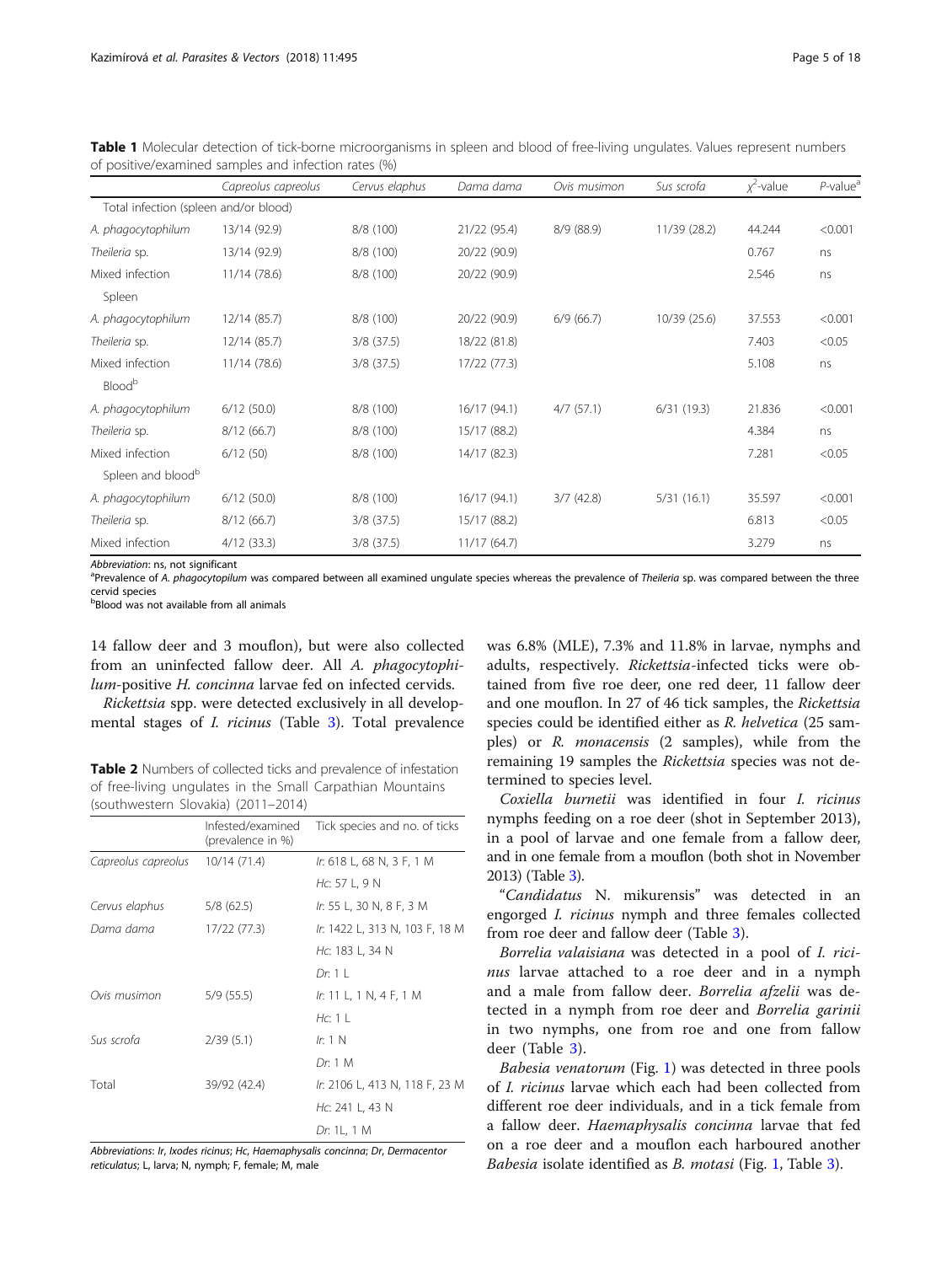| Tick/Host                                     | Capreolus capreolus                        | Cervus elaphus                   | Dama dama                                   | Ovis musimon                    | Sus scrofc          |
|-----------------------------------------------|--------------------------------------------|----------------------------------|---------------------------------------------|---------------------------------|---------------------|
| (i) Ixodes ricinus                            |                                            |                                  |                                             |                                 |                     |
| Larvae                                        |                                            |                                  |                                             |                                 |                     |
| Anaplasma phagocytophilum                     | 25/31 $(27.7)^a$ ; 4 <sup>b</sup>          | 5/6 $(23.0)^a$ ; 3 <sup>b</sup>  | 24/32 (22.0) <sup>a</sup> ; 11 <sup>b</sup> | 5/5 $(57.1)^a$ ; 4 <sup>b</sup> |                     |
| Rickettsia sp.                                | $14/31$ $(11.6)^a$                         |                                  | $1/32$ $(0.6)^a$                            |                                 |                     |
| Rickettsia helvetica                          | $1/31$ $(0.7)^a$                           | $1/6$ $(3.1)^a$                  | $3/32$ $(1.7)^a$                            |                                 |                     |
| Rickettsia monacensis                         |                                            |                                  | $2/3$ $(21.2)^a$                            |                                 |                     |
| Coxiella burnetii                             |                                            |                                  | $1/32$ $(0.6)^a$                            |                                 |                     |
| Babesia venatorum                             | $3/31$ $(2.1)^a$                           |                                  |                                             |                                 |                     |
| Theileria sp.                                 | 19/31 (17.7) <sup>a</sup> ; 7 <sup>b</sup> | $1/6$ $(3.1)^a$ ; 1 <sup>b</sup> | 11/32 $(8.3)^a$ ; 8 <sup>b</sup>            |                                 |                     |
| Borrelia valaisiana                           | $1/31$ $(0.75)^a$                          |                                  |                                             |                                 |                     |
| No. of animals infested with larvae<br>Nymphs | 7                                          | 3                                | 13                                          | $\overline{4}$                  | $\mathsf{O}\xspace$ |
| Anaplasma phagocytophilum                     | 30/59 (50.9); 5 <sup>b</sup>               | 12/15 (80.0); 4 <sup>b</sup>     | 62/101 (61.4); 9 <sup>b</sup>               | $1/1$ (100); 1 <sup>b</sup>     |                     |
| Rickettsia sp.                                | 2/59(3.4)                                  | 1/15(6.7)                        |                                             |                                 |                     |
| Rickettsia helvetica                          | 2/59(3.4)                                  |                                  | 8/101 (7.9)                                 |                                 |                     |
| Coxiella burnetii                             | 4/59(6.8)                                  |                                  |                                             |                                 |                     |
| <b>CNM</b>                                    | 1/59(1.7)                                  |                                  |                                             |                                 |                     |
| Theileria sp.                                 | 17/59 (28.8); 7 <sup>b</sup>               | $9/15$ (60.0); 1 <sup>b</sup>    | 22/101 (21.8); 10 <sup>b</sup>              |                                 |                     |
| Borrelia valaisiana                           |                                            |                                  | 1/101(1.0)                                  |                                 |                     |
| Borrelia afzelii                              | 1/59(1.7)                                  |                                  |                                             |                                 |                     |
| Borrelia garinii                              | 1/59(1.7)                                  |                                  | 1/101(1.0)                                  |                                 |                     |
| No. of animals infested with nymphs           | 9                                          | 4                                | 12                                          | $\mathbf{1}$                    | $\mathbf{1}$        |
| Females                                       |                                            |                                  |                                             |                                 |                     |
| Anaplasma phagocytophilum                     | $2/3$ (66.7); 1 <sup>b</sup>               | 7/7 (100); $4^{\rm b}$           | 54/58 (93.1); 14 <sup>b</sup>               | 4/4 (100); $3^b$                |                     |
| Rickettsia helvetica                          |                                            |                                  | 8/58 (13.8)                                 | 1/4(25.0)                       |                     |
| Coxiella burnetii                             |                                            |                                  | 1/58(1.7)                                   | $1/4$ (25.0)                    |                     |
| <b>CNM</b>                                    | 2/3(66.7)                                  |                                  | 1/58(1.7)                                   |                                 |                     |
| Babesia venatorum                             |                                            |                                  | 1/58(1.7)                                   |                                 |                     |
| Theileria sp.                                 | $2/3$ (66.7); $2^b$                        | $3/7$ (42.9); $3^b$              | 39/58 (67.2); 11 <sup>b</sup>               |                                 |                     |
| No. of animals infested with females          | $\overline{2}$                             | 4                                | 15                                          | 3                               | $\mathbf 0$         |
| Males                                         |                                            |                                  |                                             |                                 |                     |
| Anaplasma phagocytophilum                     | $1/1$ (100); 1 <sup>b</sup>                | $2/3$ (66.7); 1 <sup>b</sup>     | 13/16 (81.2); 7 <sup>b</sup>                | $1/1$ (100); 1 <sup>b</sup>     |                     |
| Rickettsia sp.                                | 1/1(100)                                   |                                  |                                             |                                 |                     |
| Rickettsia helvetica                          |                                            |                                  | 1/16(6.2)                                   |                                 |                     |
| Theileria sp.                                 | $0/1$ (0); 0                               | $1/3$ (33.3); $1b$               | 8/16 (50.0); 4 <sup>b</sup>                 |                                 |                     |
| Borrelia valaisiana                           |                                            |                                  | 1/16(6.2)                                   |                                 |                     |
| No. of animals infested with males            | 1                                          | $\mathbf{1}$                     | 8                                           | $\mathbf{1}$                    | 0                   |
| (ii) Haemaphysalis concinna                   |                                            |                                  |                                             |                                 |                     |
| Larvae                                        |                                            |                                  |                                             |                                 |                     |
| Anaplasma phagocytophilum                     | 2/12 (16.7); 2 <sup>b</sup>                |                                  | $2/6$ (33.3); 1 <sup>b</sup>                | $1/1$ (100); 1 <sup>b</sup>     |                     |
| Babesia sp.                                   | 2/12(16.7)                                 |                                  |                                             | 1/1(100)                        |                     |
| No. of animals infested with larvae           | 5                                          | 0                                | 2                                           | 1.                              | 0                   |

<span id="page-5-0"></span>Table 3 Diversity of tick-borne microorganisms in *Ixodes ricinus* and Haemaphysalis concinna ticks infesting free-living ungulates. Values represent numbers of positive/examined tick samples and prevalence (in %)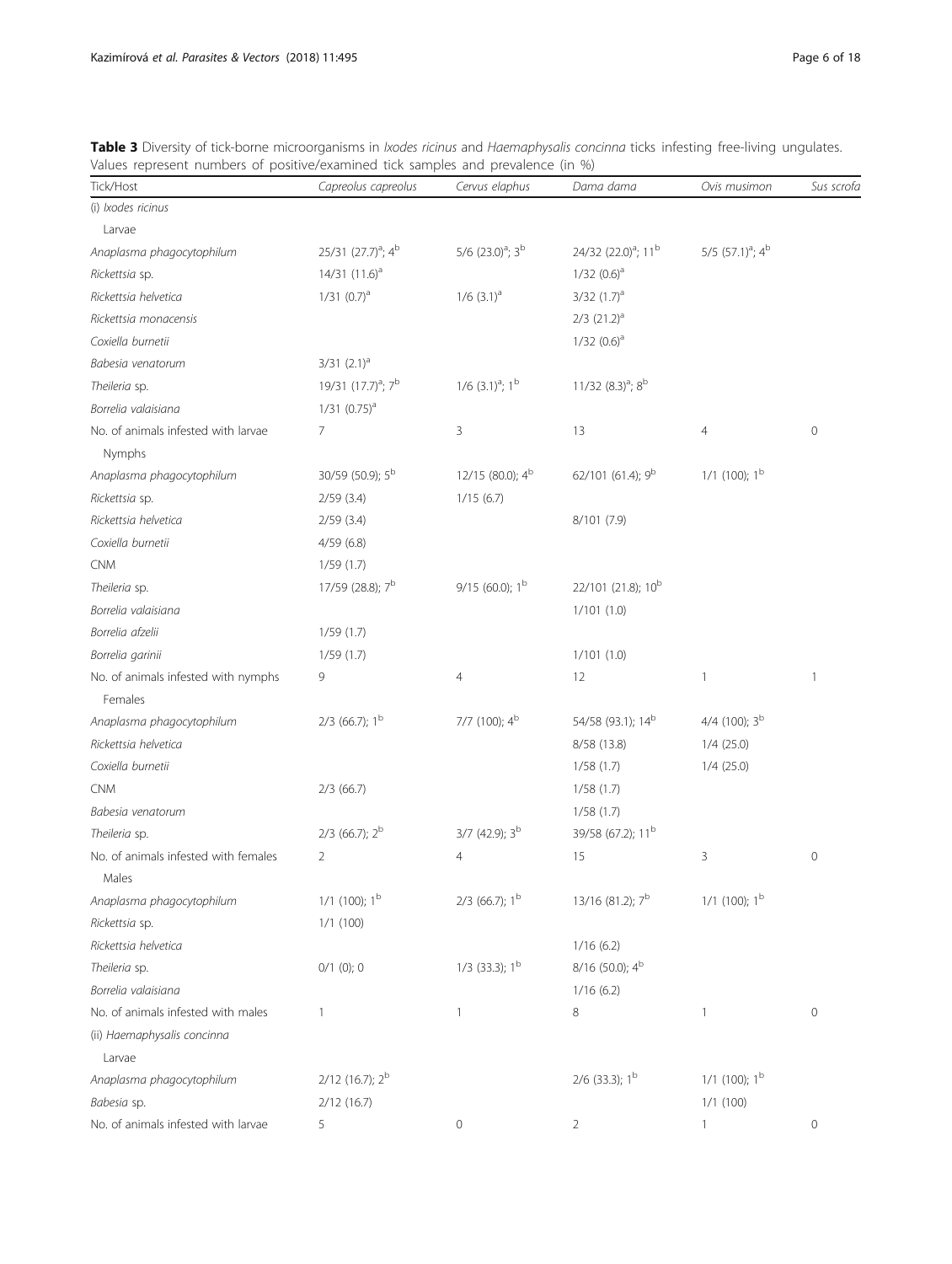| values represent numbers or positive/examined tien samples and prevaience (in 70) (commidea) |                      |                |           |              |            |  |
|----------------------------------------------------------------------------------------------|----------------------|----------------|-----------|--------------|------------|--|
| Tick/Host                                                                                    | Capreolus capreolus  | Cervus elaphus | Dama dama | Ovis musimon | Sus scrofa |  |
| Nymphs                                                                                       |                      |                |           |              |            |  |
| Theileria sp.                                                                                | $5/14$ (35.7): $2^b$ |                |           |              |            |  |
| No. of animals infested with nymphs                                                          |                      |                |           |              |            |  |

Table 3 Diversity of tick-borne microorganisms in *Ixodes ricinus* and Haemaphysalis concinna ticks infesting free-living ungulates. Values represent numbers of positive/examined tick samples and prevalence (in %) (Continued)

Abbreviation: CNM, "Candidatus Neoehrlichia mikurensis"

<sup>a</sup>MLE, maximum likelihood estimation of infection prevalence

**bNumbers of A. phagocytophilum- or Theileria sp.-positive ungulates from which infected ticks were collected** 

Theileria spp. were present in all developmental stages of I. ricinus and in H. concinna nymphs (Table [3\)](#page-5-0). Ticks that tested positive for Theileria spp. fed exclusively on Theileria-infected cervids. Total prevalence was 12.1% (MLE), 27.1%, and 58.1% in I. ricinus larvae, nymphs, and adults, respectively. Differences in the prevalence of infected ticks from the three cervid species were significant for larvae ( $\chi^2$  = 6.731, P = 0.034) and nymphs ( $\chi^2$  = 9.669,  $P = 0.008$ ). Infected larvae were collected from seven roe deer, one red deer and eight fallow deer. Infected nymphs originated from seven roe deer, one red deer and ten fallow deer. Infected females were collected from two roe deer, three red deer and 11 fallow deer. Theileria-positive H. concinna nymphs fed on two infected roe deer individuals.

### Mixed infections in ticks

Mixed infections with two to four different microorganisms were found in 38.4% of I. ricinus samples (48.6% larval pools, 23.7% nymphs and 58.1% adults). The most common mixed infections were with A. phagocytophilum (31.1% larval pools, 17.5% nymphs and 52.7% adults), whereby co-infections of A. *phagocytophilum* and Theileria spp. prevailed (Table [4](#page-8-0)). They were detected in 16.2% larval pools, 15.2% nymphs and 38.7% adults, and occurred in ticks collected from all cervid species. Mixed infections with four microorganisms, namely A. phagocytophilum, Theileria, Rickettsia and Borrelia occurred exclusively in ticks attached to roe deer.

Proportions of I. ricinus infected with A. phagocytophilum alone and co-infected with Theileria spp. depended on the tick stage. Significant differences were revealed between nymphs and adults ( $\chi^2$  = 14.759, P < 0.001), but not between larvae and nymphs or adults. Proportions of single and mixed infections with A. phagocytophilum depended on the cervid host in larvae and nymphs, but not in adults (larval pools:  $\chi^2$  = 7.755, P = 0.021; nymphs:  $\chi^2$  = 6.127; P = 0.045). Overall proportions of uninfected *I. ricinus* and those infected with single and multiple pathogens did not depend on the cervid host  $(\chi^2 = 5.568, P = 0.234)$ , but depended on the tick developmental stage ( $\chi^2$  = 47.321, *P* < 0.001). The proportions differed significantly between larvae and nymphs ( $\chi^2$  = 18.698,  $P < 0.001$ ) and between nymphs and adults  $(\chi^2 = 40.468, P < 0.001)$ , but not between larvae and adults  $(\chi^2 = 3.456, P = 0.178).$ 

In H. concinna, mixed infection with A. phagocytophilum and Babesia sp. was detected in a single larva collected from an A. *phagocytophilum*-infected mouflon.

### Anaplasma phagocytophilum variants

By analysing the variation of the 16S rRNA gene of A. phagocytophilum from ungulates, five variants showed identity with corresponding sequences deposited in the GenBank database. Four of these variants were designated according to Schorn et al. [[88\]](#page-16-0) and Silaghi et al. [[89\]](#page-16-0) as "Y", "S", "W", and "B" (Table [5](#page-10-0)). Importantly, variant "B" from wild boar was found to be identical with the sequence of the HGA agent (AY886761). A fifth sequence obtained from mouflon (MF061301) was not identical with any of the abovementioned variants and was designated as variant "Q". It showed 100% identity with database entries of A. phagocytophilum isolated from the spleen of sika deer (KU705189), red deer (KU705138), and mouflon (KU705120) in Germany as well as from blood and spleen of red deer in the Czech Republic (EU839849) and in Slovenia (AF481852), respectively. Out of 16 selected engorged *I. ricinus* larvae, amplification of 16S rRNA gene was successful for eight ticks feeding on roe and fallow deer. Only in a single case, the 16S rRNA gene sequence variant "S" identified in a larva corresponded with that of its fallow deer host, whereas in another larva of the same fallow deer, the variant "W" was identified. In three larvae sampled from three other fallow deer, the variant "S" was identified in one and the variant "B" in the remaining two larvae. The variant "X" was found in three larvae from roe deer.

Analysis of A. *phagocytophilum groEL* gene sequences derived from this study (see Additional file [2:](#page-14-0) Table S2) revealed the presence of two groEL gene variants in ungulates that are designated as ecotype I and II according to the classification by Jahfari et al. [[20\]](#page-15-0). The variant identified in wild boar showed 100% identity to the HGA agent from human blood from Slovenia (AF033101). Amplification of the partial *groEL* gene was only successful for two I. ricinus larvae from fallow deer (MG773209 and MG773210) that were not identical with the sequence identified in the host. In the phylogenetic tree constructed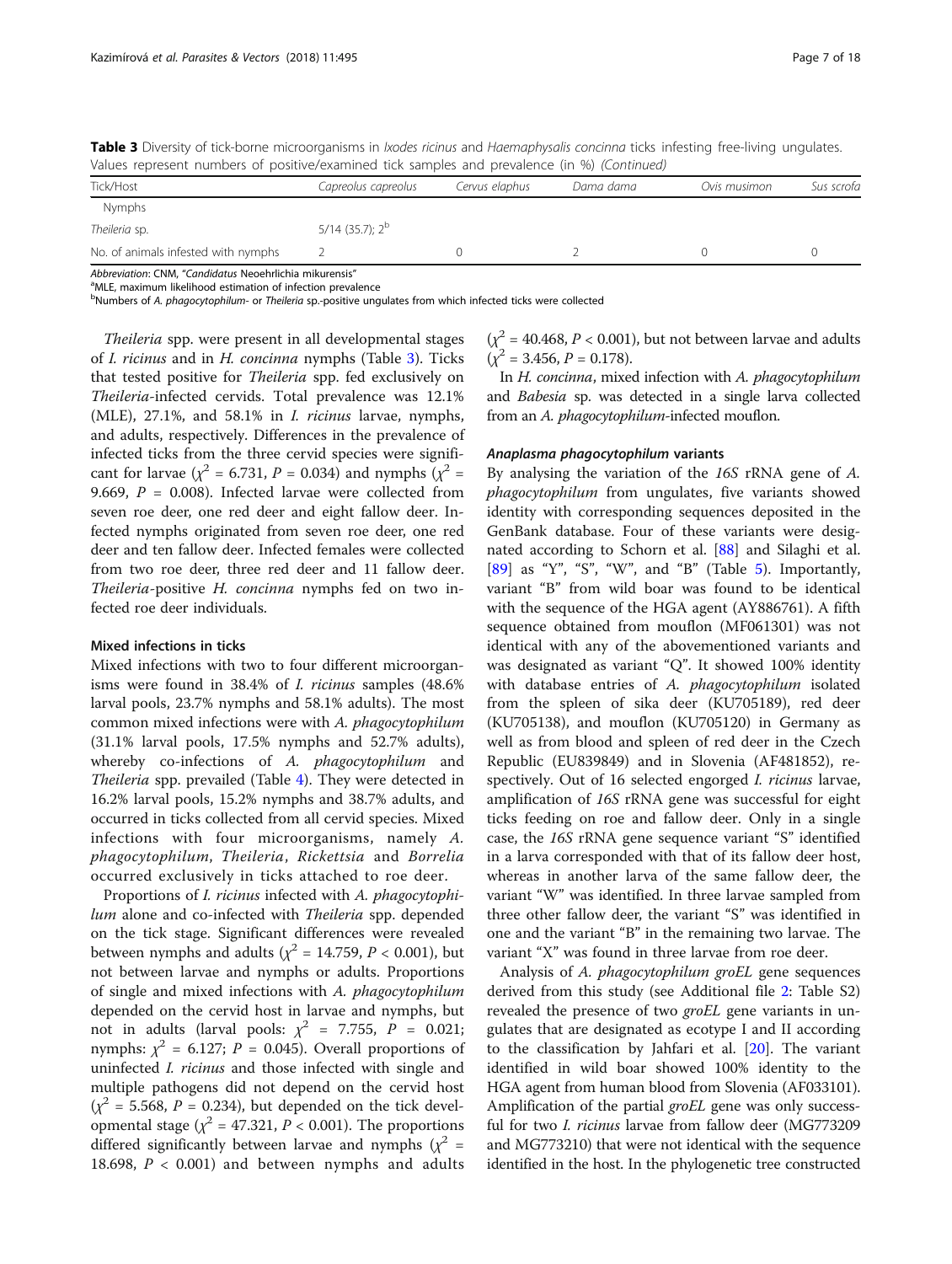<span id="page-7-0"></span>

by using the 12 obtained sequences and the 42 groEL partial gene sequences retrieved from GenBank, the two sequences from roe deer formed a cluster together with sequences from roe deer from Germany, France, Slovenia and questing I. ricinus ticks from Slovenia and eastern Slovakia. The sequences from the other ungulates and engorged I. ricinus ticks clustered together with sequences from other sources, including that from a human patient (Additional file [3:](#page-14-0) Figure S2).

### Analysis of piroplasmid sequences

A phylogenetic tree inferred from aligned Babesia 18S rRNA gene sequences showed the identity of a Babesia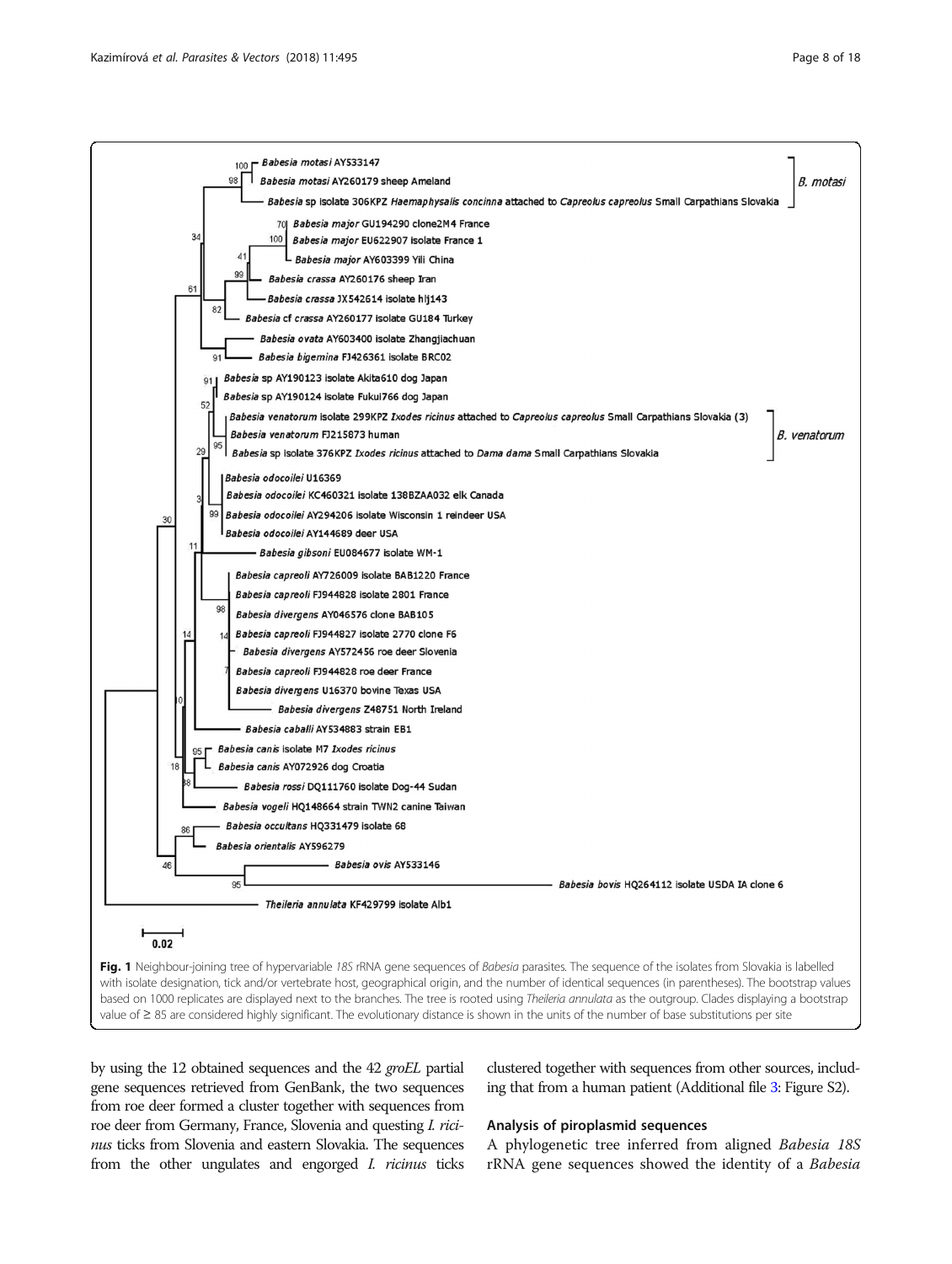| Infection (Pathogens)               | Tick<br>stage | No. of                   | Host     |          |             |          |           |  |
|-------------------------------------|---------------|--------------------------|----------|----------|-------------|----------|-----------|--|
|                                     |               | samples (%) <sup>a</sup> | Roe deer | Red deer | Fallow deer | Mouflon  | Wild boar |  |
| Uninfected                          |               |                          |          |          |             |          |           |  |
|                                     | $\mathsf L$   | 7 pools                  |          | $\times$ | $\times$    |          |           |  |
|                                     | $\hbox{N}$    | 49                       | $\times$ | $\times$ | $\times$    |          | $\times$  |  |
|                                     | ${\sf M}$     | 3                        |          | $\times$ | $\times$    |          |           |  |
|                                     | Subtotal      | 59 (17.1)                |          |          |             |          |           |  |
| Single infections                   |               |                          |          |          |             |          |           |  |
| $A p \,$                            | L             | 26 pools                 | $\times$ | $\times$ | $\times$    | $\times$ |           |  |
|                                     | $\hbox{N}$    | 65                       | $\times$ | $\times$ | $\times$    | $\times$ |           |  |
|                                     | F             | $23\,$                   |          | $\times$ | $\times$    | $\times$ |           |  |
|                                     | ${\sf M}$     | $\,8\,$                  |          |          |             |          |           |  |
|                                     | Subtotal      | 122 (35.5)               |          |          |             |          |           |  |
| ${\it Th}$                          | L             | 5 pools                  | $\times$ | $\times$ |             |          |           |  |
|                                     | $\,N\,$       | 15                       | $\times$ | $\times$ | $\times$    |          |           |  |
|                                     | F             | $\,$ 5 $\,$              | $\times$ |          | $\times$    |          |           |  |
|                                     | Subtotal      | 25 (7.3)                 |          |          |             |          |           |  |
| $R\hspace{-0.9mm}/\hspace{-0.9mm}h$ | $\,N\,$       | 3(0.9)                   | $\times$ |          | $\times$    |          |           |  |
| Ba                                  | $\hbox{N}$    | 1(0.3)                   | $\times$ |          |             |          |           |  |
| Bval                                | $\mathsf N$   | 1(0.3)                   |          |          | $\times$    |          |           |  |
| Bgar                                | $\hbox{N}$    | 1(0.3)                   |          |          | $\times$    |          |           |  |
| Mixed infections                    |               |                          |          |          |             |          |           |  |
| $Ap + Th$                           | L             | 12 pools                 | $\times$ |          | $\times$    |          |           |  |
|                                     | $\,N\,$       | $27\,$                   | $\times$ | $\times$ | $\times$    |          |           |  |
|                                     | F             | 29                       |          | $\times$ | $\times$    |          |           |  |
|                                     | ${\sf M}$     | $\overline{7}$           |          | $\times$ | $\times$    |          |           |  |
|                                     | Subtotal      | 75 (21.8)                |          |          |             |          |           |  |
| $Ap + Bv$                           | L             | 1 pool                   | $\times$ |          |             |          |           |  |
|                                     | F             | $\mathbf{1}$             |          |          | $\times$    |          |           |  |
|                                     | Subtotal      | 2(0.6)                   |          |          |             |          |           |  |
| $Ap + CNM$                          | F             | 1(0.3)                   | $\times$ |          |             |          |           |  |
| $Ap + Cb$                           | $\mathsf N$   | $\overline{4}$           | $\times$ |          |             |          |           |  |
|                                     | F             | $\mathbf{1}$             |          |          |             | $\times$ |           |  |
|                                     | subtotal      | 5(1.4)                   |          |          |             |          |           |  |
| $Ap + Rsp$                          | L             | 6 pools                  | $\times$ |          |             |          |           |  |
|                                     | $\mathbb N$   | $\mathbf{1}$             | $\times$ |          |             |          |           |  |
|                                     | ${\sf M}$     | $\mathbf{1}$             | $\times$ |          |             |          |           |  |
|                                     | Subtotal      | 8(2.3)                   |          |          |             |          |           |  |
| $Ap + Rh$                           | ${\mathsf N}$ | $\overline{4}$           |          |          | $\times$    |          |           |  |
|                                     | F             | $\mathbf{1}$             |          |          |             | $\times$ |           |  |
|                                     | Subtotal      | 5(1.4)                   |          |          |             |          |           |  |
| $Ap + Rm$                           | L             | 1 pool (0.3)             |          |          | $\times$    |          |           |  |
| $Th + Bv$                           | L             | 1 pool (0.3)             | $\times$ |          |             |          |           |  |
| $Th + CNM$                          | $\mathbb N$   | 1(0.3)                   | $\times$ |          |             |          |           |  |
| $Th + Rh$                           | L             | 2 pools                  | $\times$ |          | $\times$    |          |           |  |
|                                     |               |                          |          |          |             |          |           |  |

<span id="page-8-0"></span>

| <b>Table 4</b> Single and mixed infections in <i>kodes ricinus</i> ticks infesting free-living ungulates |  |  |  |
|----------------------------------------------------------------------------------------------------------|--|--|--|
|                                                                                                          |  |  |  |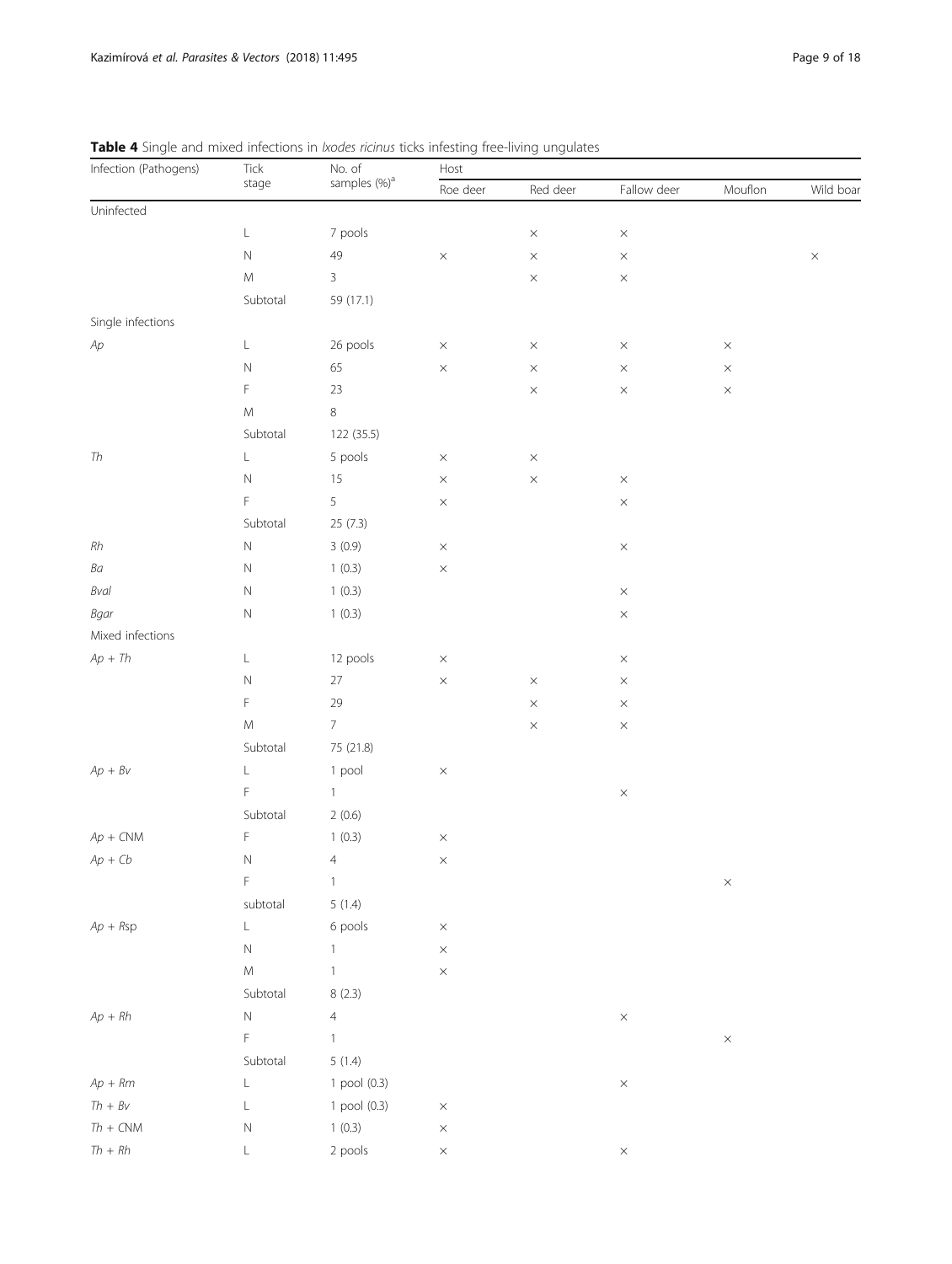| Infection (Pathogens)  | <b>Tick</b>  | No. of                   | Host     |          |             |         |           |  |
|------------------------|--------------|--------------------------|----------|----------|-------------|---------|-----------|--|
|                        | stage        | samples (%) <sup>a</sup> | Roe deer | Red deer | Fallow deer | Mouflon | Wild boar |  |
|                        | $\mathbb N$  |                          |          |          | $\times$    |         |           |  |
|                        | Subtotal     | 3(0.9)                   |          |          |             |         |           |  |
| $Ap + Th + CNM$        | F            | $\overline{2}$           | $\times$ |          | $\times$    |         |           |  |
| $AP + BV + Rsp$        | L            | 1 pool                   | $\times$ |          |             |         |           |  |
| $Ap + Th + Rsp$        | L            | 6 pools                  | $\times$ |          |             |         |           |  |
|                        | $\mathbb N$  | $\overline{2}$           | $\times$ | $\times$ |             |         |           |  |
|                        | Subtotal     | 8(2.3)                   |          |          |             |         |           |  |
| $Ap + Th + Rh$         | L            | 3 pools                  |          | $\times$ |             |         |           |  |
|                        | $\mathsf{N}$ |                          |          |          | $\times$    |         |           |  |
|                        | F            | 8                        |          |          | $\times$    |         |           |  |
|                        | M            |                          |          |          | $\times$    |         |           |  |
|                        | Subtotal     | 13(3.8)                  |          |          |             |         |           |  |
| $Ap + Th + Rm$         | L            | 1 pool (0.3)             |          |          | $\times$    |         |           |  |
| $Ap + Th + Cb$         | F            | 1(0.3)                   |          |          | $\times$    |         |           |  |
| $Ap + Rsp + Cb$        | L            | 1 pool (0.3)             |          |          | $\times$    |         |           |  |
| $Ap + Th + Bval$       | M            | 1(0.3)                   |          |          | $\times$    |         |           |  |
| $Ap + Th + Rsp + Bval$ | L            | 1 pool (0.3)             | $\times$ |          |             |         |           |  |
| $Ap + Th + Rh + Bgar$  | $\hbox{N}$   | 1(0.3)                   | $\times$ |          |             |         |           |  |

Table 4 Single and mixed infections in *Ixodes ricinus* ticks infesting free-living ungulates (Continued)

Abbreviations: ×, presence; Ap, Anaplasma phagocytophilum; Th, Theileria spp.; Bv, Babesia venatorum; CNM, "Candidatus Neoehrlichia mikurensis"; Rsp, Rickettsia sp.; Rh, Rickettsia helvetica; Rm, Rickettsia monacensis; Ba, Borrelia dzelii; Bgar, Borrelia garinii; Bval, Borrelia valaisiana; Cb, Coxiella burnetii; L, larva; N, nymph; F, female; M, male <sup>a</sup>lnfection prevalence (in %), the total number of analysed samples was 344 (74 pools of larvae, 177 nymphs, 72 females, 21 males)

isolate identified in a roe deer-attached H. concinna tick with *B. motasi*, with the highly significant bootstrap support of 98 (Fig. [1\)](#page-7-0). Four other sequences, three amplified from I. ricinus ticks that had been attached to roe deer and one amplified from an I. ricinus attached to a fallow deer, were placed with the highly significant bootstrap support of 95 into the *B. venatorum* clade. Importantly, all four sequences were identical with the sequence FJ215873 of *B. venatorum* isolated from a human patient that has been originally isolated and described as Babesia sp. EU1 [[36\]](#page-15-0).

To assess the species identity of Theileria isolates, the Theileria 18S rRNA gene sequences were compared with corresponding sequences available on GenBank by phylogenetic analysis. In the inferred tree, Theileria sp. 1 and 2 sequences segregated jointly with Theileria capreoli isolated from red deer in Spain, and two other Theileria spp. isolated from red and roe deer, respectively, into a single clade. Interestingly, Theileria sp. 1 isolates were only found in red deer whereas Theileria sp. 2 isolates were only present in roe deer suggesting that these are two Theileria species with different host specificity (Additional file [4:](#page-14-0) Figure S3). Analysed 18S rRNA gene sequences of Theileria and Babesia species are listed with their GenBank accession numbers in Additional file [1](#page-14-0): Table S3.

### **Discussion**

Changes in land use and urbanisation increase the frequency of encounters between wildlife and domestic animals and humans that, in turn, increase the risk of contracting zoonotic diseases [[18,](#page-14-0) [90](#page-16-0)–[92](#page-16-0)]. Slovakia is covered, in part, by forests [\[64](#page-15-0)] with abundant populations of wildlife, including large game animals [[93\]](#page-16-0). The present study explored associations of free-living ungulates with ticks and tick-borne microorganisms in deciduous forests of the Small Carpathian Mountains, comprising recreational areas (Bratislava Forest Park) and hunting districts.

### Infestation of ungulates with ticks

Free-living ungulates are important for maintenance of tick populations [[11](#page-14-0), [94\]](#page-16-0) and serve as a reservoir and/or spillover hosts for tick-borne microorganisms [[32,](#page-15-0) [95](#page-16-0)]. With respect to their wide home range, they can transport ticks of all developmental stages over long distances and thus contribute to the natural maintenance of transmission cycles of tick-borne agents and their dispersal [[11,](#page-14-0) [16](#page-14-0), [96,](#page-16-0) [97](#page-16-0)]. Ixodes ricinus dominated among ticks collected from the hunted ungulates in our study, which is in line with the occurrence and abundance of questing ticks in the study area [[98\]](#page-16-0). Contrary to the expected, exclusively larvae and nymphs but no adults of H. concinna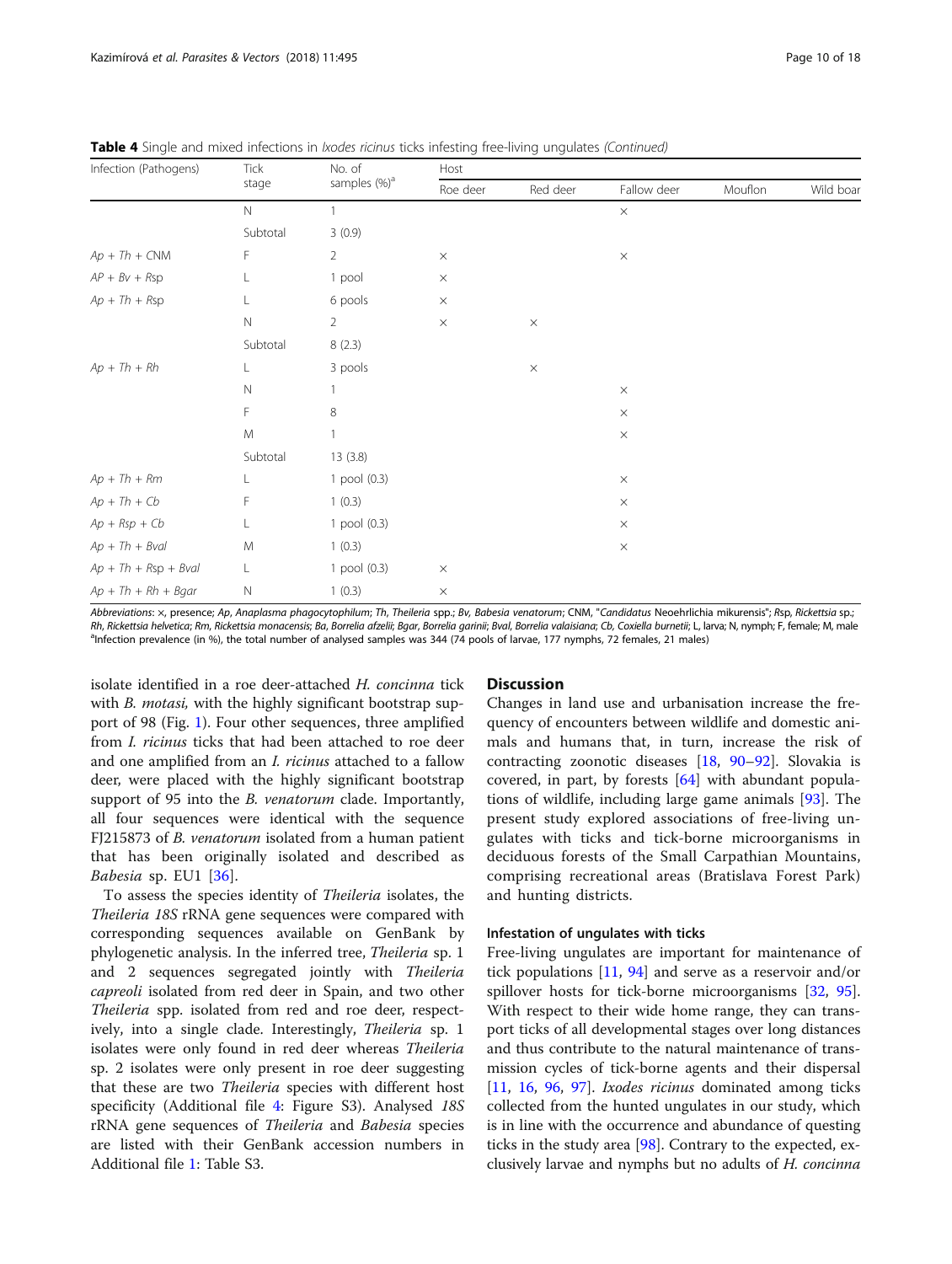| Species/ Isolate code                                    | Sex / Age             | Variant 16S rRNA <sup>a</sup> | Variant groEl <sup>b</sup> |
|----------------------------------------------------------|-----------------------|-------------------------------|----------------------------|
| Capreolus capreolus / 18SPZ <sup>c</sup>                 | 8 P.                  | Υ                             |                            |
| Capreolus capreolus / 55SPZ                              | $3/1$ year            |                               |                            |
| Cervus elaphus / 19SPZ                                   | $\delta$ / 3 years    | ς                             |                            |
| Cervus elaphus / 21SPZ                                   | $\delta$ / juvenile   | W                             |                            |
| Dama dama / 25SPZ                                        | $2 / 2$ years         | S.                            |                            |
| Dama dama / 51SPZ                                        | $\sqrt{2}$ / juvenile | ς                             |                            |
| Ovis musimon / 10SPZ                                     | 3 P.                  | $O^e$                         |                            |
| Ovis musimon / 63SPZ                                     | $\delta$ / 3 years    | W                             |                            |
| Sus scrofa / 13SPZ                                       | $\beta$ /?            | B                             |                            |
| Sus scrofa / 43SPZ                                       | Q/?                   | B                             |                            |
| I. ricinus larva from C. capreolus / 190KPZ <sup>d</sup> |                       | X                             | na                         |
| I. ricinus larva from C. capreolus / 193KPZ              |                       | X                             | na                         |
| I. ricinus larva from C. capreolus / 236KPZ              |                       | X                             | na                         |
| I. ricinus larva from D. dama / 129KPZ                   |                       | S                             |                            |
| I. ricinus larva from D. dama / 158KPZ                   | W                     |                               |                            |
| I. ricinus larva from D. dama / 180KPZ                   | S                     | na                            |                            |
| I. ricinus larva from D. dama / 268KPZ                   | B                     | na                            |                            |
| I. ricinus larva from D. dama / 382KPZ                   |                       | B                             | na                         |

<span id="page-10-0"></span>Table 5 16S rRNA and groEL gene sequence variants of A. phagocytophilum in free-living ungulates and engorged ticks

<sup>a</sup>Nomenclature according to Schorn et al. [[88](#page-16-0)] and Silaghi et al. [\[89](#page-16-0)]<br><sup>b</sup>Nomenclature according to Jabfari et al. [20]

<sup>b</sup>Nomenclature according to Jahfari et al. [\[20](#page-15-0)]

SPZ, spleen from game

<sup>d</sup>KPZ, ticks from game

e The sequence did not match with the variants described in Schorn et al. [\[88](#page-16-0)] or Silaghi et al. [\[89\]](#page-16-0) and was submitted to GenBank (accession number MF061301); na, not amplified

were found, though similarly as for *I. ricinus*, small mammals and ground-dwelling passerine birds are considered as the main hosts of their subadult stages and ungulates are hosts of adults [[99](#page-16-0), [100](#page-16-0)]. Tick numbers, the ratio between the abundance of developmental stages and data on seasonality of tick infestation were biased in our study because in the majority of cases only small portions of the skin restricted to a few body parts were provided and could be examined. In addition to legs and hoofs, whole skins were available only from a few fallow deer individuals from which we were able to gather relatively high numbers of ticks compared to the other game species. The majority of engorged and semi-engorged adult and subadult ticks found on the whole skin of fallow deer were attached to groins, axillae, and the belly, which is in contrast to the attachment patterns of tick developmental stages reported for roe and red deer [[13](#page-14-0), [15\]](#page-14-0). Nevertheless, our results support previous findings on the role of cervids and mouflon as hosts and vehicles for I. ricinus [[13](#page-14-0), [15](#page-14-0), [58](#page-15-0), [63](#page-15-0), [94](#page-16-0), [96\]](#page-16-0) and the individual variation of tick burdens [\[11\]](#page-14-0). In contrast to reports from the Netherlands [[63](#page-15-0)], but in line with findings from Poland [[58\]](#page-15-0), the infestation rate of wild boars was very low in our study (5.1% - only a single crawling I. ricinus nymph and one *D. reticulatus* male were found on their legs).

We assume that the epidermis in this part of the wild boar's body is too hard and the fur too thick to provide places favourable for tick attachment. Moreover, wild boars have been reported to be mainly hosts of Dermacentor *marginatus*  $[101]$  $[101]$ , a species that has not been recorded in the study area [\[98](#page-16-0)], whereas *D. reticulatus* could be found only sporadically [\[67](#page-15-0), personal observations].

# Anaplasma phagocytopilum in ungulates and engorged ticks

All examined game species were infected with A. phagocytophilum. The infection rates were high: 96.1% in cervids; 88.9% in mouflon; and 28.2% in wild boar. The presence of this bacterium in game has frequently been reported from different regions of Europe [\[19](#page-14-0), [95\]](#page-16-0), with varying prevalences depending on the host species, examined tissue, site, but also on the sensitivity of the detection method used. The infection rates of 100% in red deer, 95.4% in fallow deer, and 92.9% in roe deer estimated from our study are higher than values previously reported from Slovakia: red deer 17.5–53.1% [[24](#page-15-0), [57,](#page-15-0) [102](#page-16-0)]; fallow deer 66.7% [\[24\]](#page-15-0), and roe deer 50–77% [\[24,](#page-15-0) [57](#page-15-0), [102,](#page-16-0) [103\]](#page-16-0). The infection rates determined in this study are in the upper range of those confirmed by PCR in cervids from other countries of mainland Europe, where the values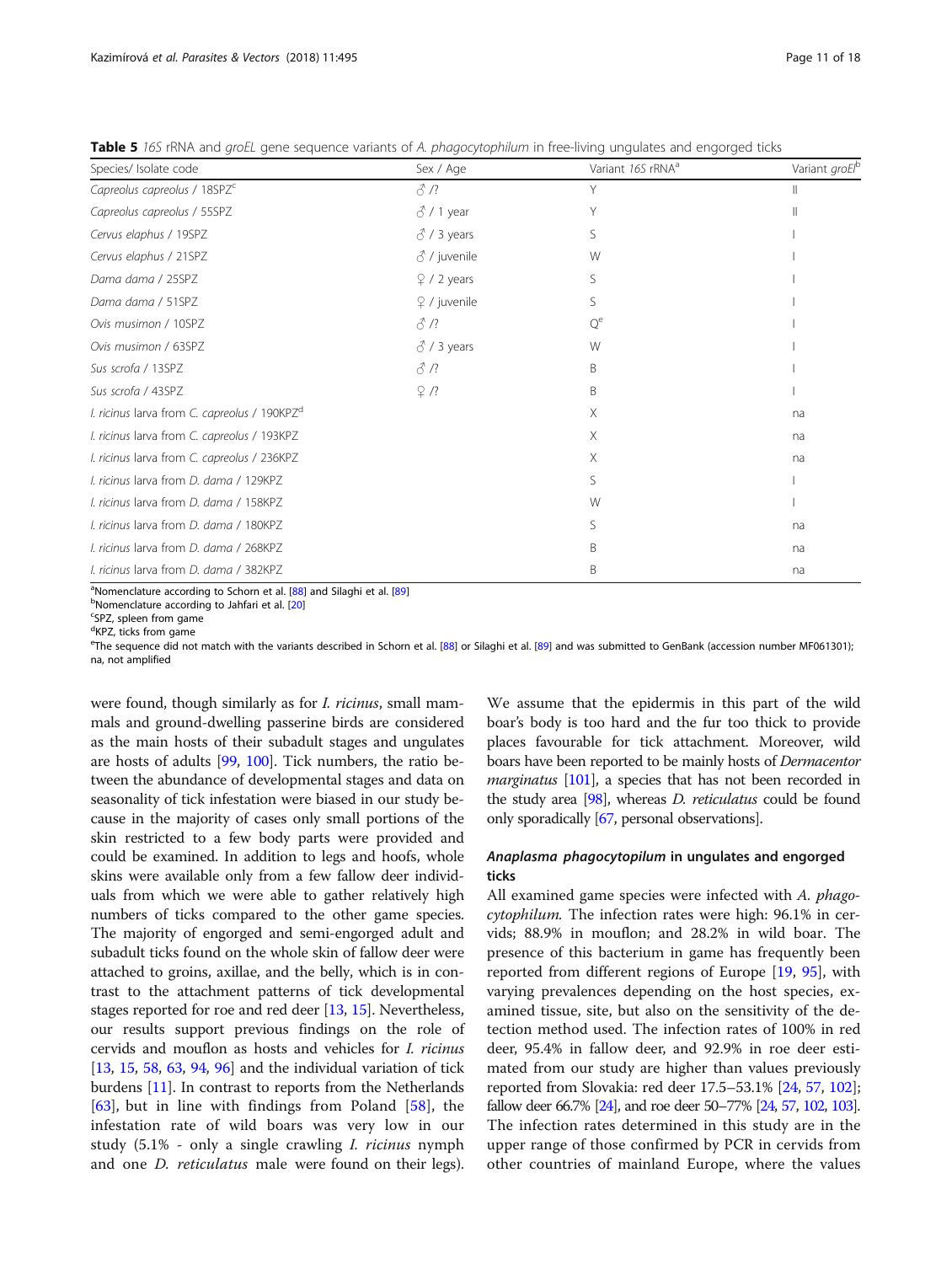in red deer ranged between 1.5–86% [[89,](#page-16-0) [104](#page-16-0)–[114](#page-17-0)], in fallow deer between 1.5–72.5% [[42,](#page-15-0) [105,](#page-16-0) [106,](#page-16-0) [108](#page-16-0), [110](#page-16-0), [112,](#page-16-0) [115,](#page-17-0) [116](#page-17-0)] and in roe deer between 9.6–98.9% [\[38,](#page-15-0) [42](#page-15-0), [89](#page-16-0), [105](#page-16-0)–[113,](#page-17-0) [117](#page-17-0)–[120\]](#page-17-0). The 88.9% infection rate in mouflon is higher than the values previously reported from Slovakia [\[57\]](#page-15-0) and other European countries, where the prevalences ranged from 4% to 74.4% [\[42](#page-15-0), [106](#page-16-0), [110](#page-16-0), [111](#page-16-0)]. The lower infection rate in wild boar compared to that estimated in cervids and mouflon supports former findings from Slovakia (0–16.7%) [[24,](#page-15-0) [57](#page-15-0), [112](#page-16-0), [121](#page-17-0)] as well as from other sites in central and western Europe (0– 14.3%) [[28,](#page-15-0) [58,](#page-15-0) [105](#page-16-0), [106,](#page-16-0) [110,](#page-16-0) [122](#page-17-0)–[127](#page-17-0)]. However, it is necessary to note that, in addition to geographical location and habitat, the reported variations of prevalence could be due to the application of molecular detection methods of different sensitivity.

Ixodes ricinus is considered to represent the common vector of A. phagocytophilum in Europe [\[8](#page-14-0)] and was the most numerous tick species collected from cervids in our study, with an average prevalence of 27.2% MLE in larvae, 58.3% in nymphs and 94.3% in adults. The bacterial DNA was previously detected in questing I. ricinus nymphs and adults from the Small Carpathian forests [[67\]](#page-15-0). The high prevalence in both cervids and attached I. ricinus ticks suggests that cervids may serve as reservoir hosts of A. *phagocytophilum* and are a source of infection for vector ticks in the studied region. However, the number of studies in which engorged *I. ricinus* from cervids were examined for infection with A. phagocytophilum along with their hosts is limited. For example, no A. phagocytophilum was detected in I. ricinus collected from roe deer in Slovakia and Poland [[112,](#page-16-0) [118](#page-17-0)], but in other sites in Poland, 12.5% and 9% of ticks from roe deer and red deer, respectively, were found to be infected [[58\]](#page-15-0). For engorged ticks from cervids in Italy, a 31.2% prevalence [\[113\]](#page-17-0) or 29.9% positive pools [[128](#page-17-0)] were found, but no information on the tick developmental stage was given. In another study from Italy, a prevalence of 11% and 5.4% was detected for nymphs/adults and larvae, respectively [\[129\]](#page-17-0). The prevalence in adult ticks feeding on cervids in Italy (7.3%) [[116](#page-17-0)] and Poland (22.7%) [[108](#page-16-0)] was lower than in our study, whereas it was comparable with the 86.1% prevalence reported from a site in Germany, where the infection rate of roe deer was as high as 98.7% [\[38](#page-15-0)]. Anaplasma phagocytophilum was also detected in engorged H. concinna larvae and nymphs feeding on infected roe deer and fallow deer. However, questing H. concinna from the study area were not found to be infected [[67\]](#page-15-0) suggesting that this species is not a competent vector of the bacterium and that the bacterial DNA originated from the ingested host blood.

Based on specific genetic markers, the presence of a wide variety of A. *phagocytophilum* variants associated with particular groups of hosts was found to circulate in wildlife and ticks in Europe [[19,](#page-14-0) [95,](#page-16-0) [130,](#page-17-0) [131\]](#page-17-0). Cervids are suggested to be the main reservoir hosts, whereby roe deer probably maintain specific strains that are not pathogenic for humans or domestic livestock while red deer could be reservoirs for strains associated with disease in domestic ruminants [\[26](#page-15-0), [104,](#page-16-0) [106\]](#page-16-0). According to recent findings, however, roe deer can be co-infected with two to three distinct genetic variants, including those associated with domestic ruminants [\[132](#page-17-0)]. Human pathogenic A. phagocytophilum strains have been detected in wild boars suggesting their potential reservoir role for the HGA agent [[28,](#page-15-0) [122,](#page-17-0) [123](#page-17-0)]. Four ecotypes of A. phagocytophilum that differ in host ranges and zoonotic potential have been identified based on groEL gene sequences [\[20](#page-15-0)], whereby ecotype I is associated with the broadest host range and I. ricinus ticks and also includes strains causing disease in domestic animals and humans. Ecotype II was found to be associated with roe deer and does not include zoonotic strains. Sequence analysis of selected ungulate isolates from our study revealed five different variants of the partial 16S rRNA gene and two groEL gene variants, whereby the results agree with previously published findings. Identification of the 16S rRNA gene variant "B" (the prototype variant of the HGA agent) and of groEL sequences that are 100% identical with the HGA agent isolated from human blood from Slovenia (AF033101) in wild boars suggests that they could be potential reservoirs of the HGA strain in the study area. To our knowledge, this is the first confirmed occurrence of this strain in wild boars from Slovakia, whereas sequences of former GenBank isolates from Slovak wild boars were identical with sequences from wild ruminants, horses, dogs or wild boar and showed a lower degree of identity with the HGA sequence [\[24,](#page-15-0) [121\]](#page-17-0). However, further research is required to find out if wild boars in Slovakia are involved in the enzootic cycle of A. *phagocytophilum* variants pathogenic to humans. In roe deer, 16S rRNA variant "Y" [[88](#page-16-0), [89\]](#page-16-0) and groEL ecotype II sequences [\[20\]](#page-15-0) were identified, which have been detected mainly in this species and have not been associated with clinical cases of granulocytic anaplasmosis [\[20](#page-15-0), [38](#page-15-0), [42,](#page-15-0) [89\]](#page-16-0). Sequences from red deer, fallow deer, and mouflon (16S rRNA variants "S" and "W", groEL ecotype I) showed a high degree of identity with sequences from wild ruminants, cattle, horses, hedgehogs, dogs, or foxes, i.e. variants that can cause disease in domestic animals.

Four 16S rRNA gene variants were identified in engorged I. ricinus larvae: variant "X", associated with roe deer [\[88](#page-16-0), [89\]](#page-16-0) in larvae from roe deer, and variants "S", "W" and "B" as well as groEL ecotype I in larvae from fallow deer. Interestingly, but in agreement with re-sults for roe deer from Germany [[38](#page-15-0)], not all 16S rRNA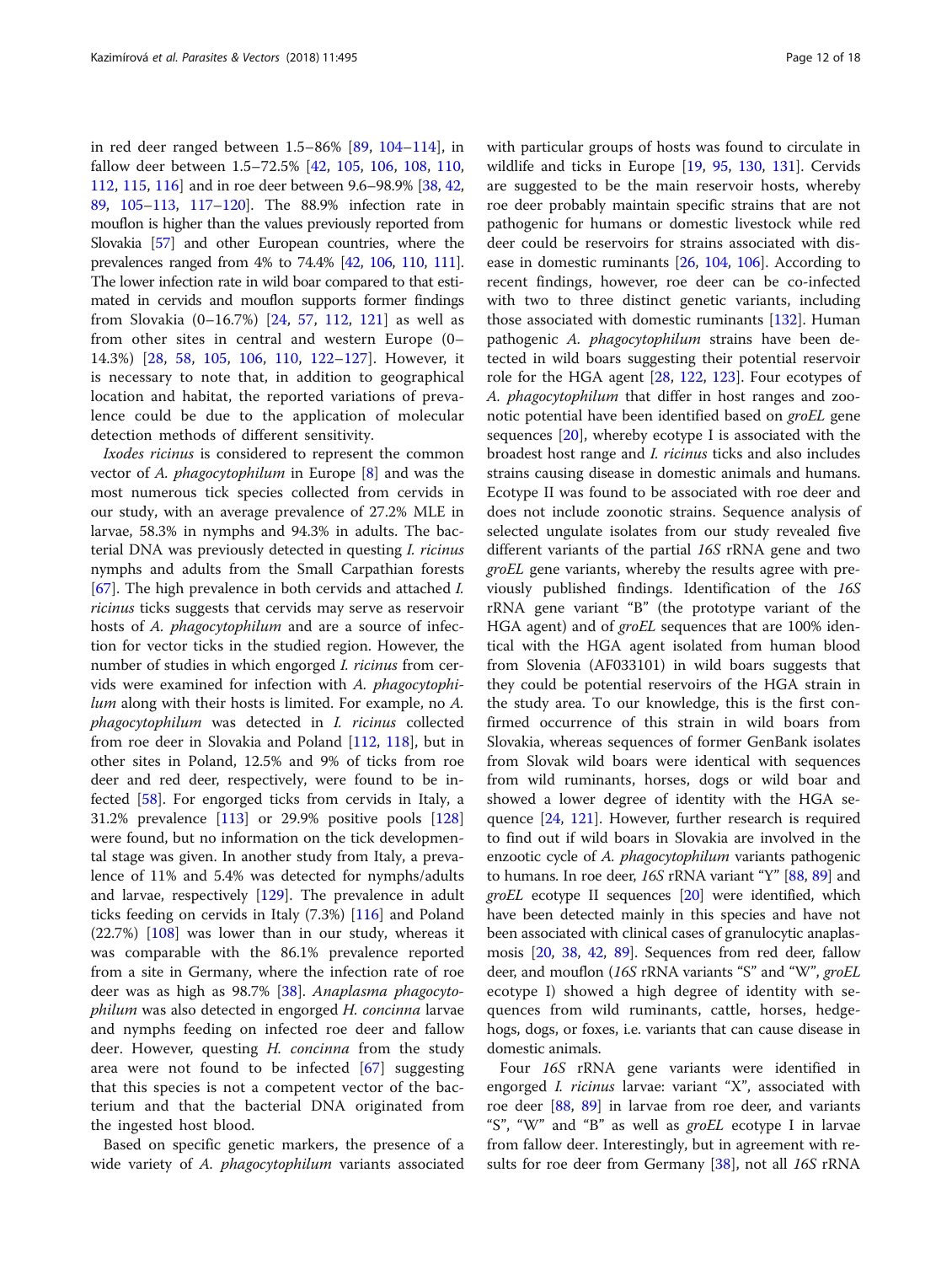gene variants from engorged ticks matched the variant detected in the corresponding hosts. The reasons for this variation, however, remain unclear. Nevertheless, our results support the role of cervids as natural reservoirs for several A. phagocytophilum genetic variants in Slovakia out of which some may be of veterinary importance.

### Piroplasmids in ungulates and engorged ticks

Previous studies have suggested the reservoir role of European cervids and caprines for different Babesia species, including the zoonotic B. venatorum and B. divergens [[38](#page-15-0)–[40,](#page-15-0) [42,](#page-15-0) [104,](#page-16-0) [111,](#page-16-0) [114,](#page-17-0) [119](#page-17-0), [133](#page-17-0), [134](#page-17-0)]. Infestation of cervids with ticks that carry potentially zoonotic strains of Babesia spp. is common [\[38,](#page-15-0) [58,](#page-15-0) [129,](#page-17-0) [135](#page-17-0)–[137](#page-17-0)]. In the study area, infection with babesiae has previously been confirmed in questing I. ricinus (B. venatorum, B. capreoli and B. odocoilei), for which vector competence was confirmed for *B. venatorum* [[138](#page-17-0)], and *H. concinna*, infected with Babesia spp. infective for small ruminants [[79](#page-16-0)]. In the present study, the examined ungulates were Babesianegative, whereas B. venatorum was identified in engorged I. ricinus larvae attached to roe and fallow deer and B. motasi in H. concinna larvae attached to roe deer. Considering the possibility of transovarial transmission of babesiae, our results suggest that natural foci of different Babesia spp., including zoonotic strains, may be present in the studied region, but further research is required to elucidate their associations with reservoir hosts. The finding of the B. motasi species in H. concinna is of particular interest and supports recent results and theories on the wide distribution of piroplasmids transmitted by this tick in Europe and Asia [[31](#page-15-0), [79](#page-16-0), [139](#page-17-0)], and the possible role of migratory birds in their spread [[140](#page-17-0)].

In contrast to the absence of Babesia infections, a relatively high infection rate with Theileria was determined in the examined cervids, corroborating findings from southwestern Hungary, where exclusively Theileria spp.; however, no Babesia spp. were identified in large game animals [[141](#page-17-0)]. The presence of piroplasmids of the genus Theileria has been reported in wildlife from different regions of mainland Europe [\[40,](#page-15-0) [42](#page-15-0), [47](#page-15-0)–[51,](#page-15-0) [58](#page-15-0), [134](#page-17-0), [141](#page-17-0)], including a record from red deer from Slovakia dating back to 1958 [\[45](#page-15-0)]. Theileria spp. have not been associated with zoonotic infections, but chronic asymptomatic theileriosis has been observed in European cervids that may serve as infection reservoirs, with prevalences ranging up to 100% in some populations [[49](#page-15-0), [50](#page-15-0), [134,](#page-17-0) [141](#page-17-0)]. To the best of our knowledge, this study provides the first molecular evidence of Theileria in cervids and the first report of Theileria infections in roe and fallow deer from Slovakia. Theileria spp. were also detected in engorged *I. ricinus* and H. concinna ticks feeding on infected animals, corroborating findings from other regions of Europe with abundant populations of *I. ricinus* and occurrence of *H.*  concinna [\[49,](#page-15-0) [50\]](#page-15-0). In a phylogenetic analysis, two 18S rRNA gene sequence variants obtained from cervids and engorged ticks clustered together with sequences designated as *Theileria* sp. and/or *T. capreoli*. This cluster included Theileria sp. 3185/02 from roe deer, Spain [\[47](#page-15-0)] and Theileria sp. BAB1158, Spain. Also, these variants showed an identity of 99–100% to Theileria sp. ZS T04 detected in red deer in Poland [\[48\]](#page-15-0), Austria [[50](#page-15-0)] and Germany [[42](#page-15-0)], and also to Theileria spp. identified in questing H. concinna from Hungary [[139](#page-17-0)] and Slovakia [\[79\]](#page-16-0). Importantly, the two genotypes Theileria sp. 1 and 2 can be distinguished based on a single characteristic mutation that corresponds to those recently reported in Theileria genotypes elaphy CE1 (exclusively identified in red and fallow deer) and capreoli CE1 (exclusively identified in roe deer) from Hungary, respectively [[141\]](#page-17-0). These data strongly support the finding of Hornok et al. [\[141\]](#page-17-0) that Theileria spp. of cervids comprises a complex of at least two or even more species.

The modes of transmission and vectors of Theileria spp. associated with European cervids are largely unknown and may depend on the abundance and dominance of tick species and the population density of cervids in a particular area  $[141]$  $[141]$  $[141]$ . Either *I. ricinus*  $[47-49]$  $[47-49]$  $[47-49]$  $[47-49]$ or H. concinna [\[50,](#page-15-0) [141\]](#page-17-0) have been suggested as possible vectors, but alternative mechanisms, e.g. transplacental transmission, should also be taken into account, especially in cervid populations with high infection rates [[48\]](#page-15-0). The following findings may indicate that H. concinna could be the vector of Theileria in the study area: (i) cervids are hosts for both *I. ricinus* and *H. concinna* ticks; (ii) the high Theileria infection rate in cervids; (iii) the detection of Theileria only in *I. ricinus* feeding on cervids, but not in questing ticks [[79\]](#page-16-0); (vi) detection of identical Theileria genotypes in cervids, questing H. concinna, H. concinna attached to cervids and even in a rodent-attached H. concinna female [[79](#page-16-0)]. Nevertheless, alternative mechanisms of transmission may also exist. Thus, a more in-depth molecular analysis of the detected Theileria genotypes and their associations with cervid hosts and vectors is needed.

### The occurrence of other bacteria in engorged ticks

In this study, SFG rickettsiae (R. helvetica and R. monacensis), Coxiella burnetii, "Ca. N. mikurensis" and B. burgdorferi (s.l.) were detected only in engorged I. ricinus ticks. Sporadic infections with R. *helvetica*, previously reported from roe deer from Slovakia [[57](#page-15-0)] or roe deer and wild boar from the Netherlands [\[59](#page-15-0)], were not confirmed for the study area. However, our results are consistent with other studies reporting the presence of SFG rickettsiae in *I. ricinus* feeding on free-living ungulates [\[38](#page-15-0), [128](#page-17-0), [129](#page-17-0), [142](#page-17-0)]. Moreover, rickettsial infection in tick larvae feeding on uninfected hosts as well as a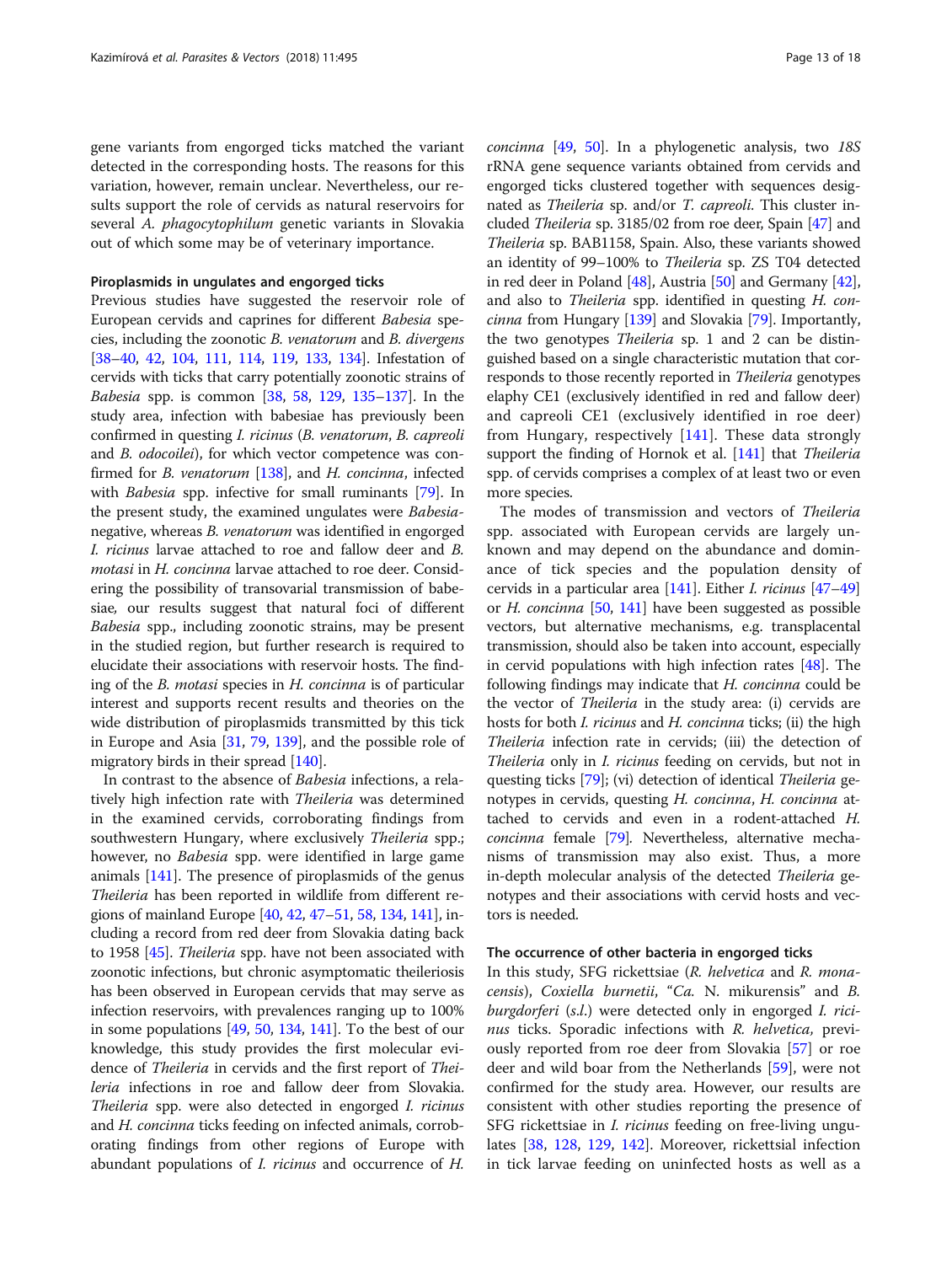comparable prevalence of SFG rickettsiae in the examined engorged I. ricinus and in questing ticks from the study area [[143\]](#page-17-0) suggest that large ungulates play a role in the dispersion of infected ticks, but are not involved in the natural circulation of SFG rickettsiae in the Small Carpathian forests.

Coxiella burnetii infections have been detected, e.g. in red deer [\[114](#page-17-0)], but not in wild boar from central Italy [[127\]](#page-17-0), and in red deer from the Iberian Peninsula [\[56](#page-15-0)], suggesting a reservoir role of red deer. In eastern Slovakia, exposure to C. burnetii was previously determined in game animals (up to 28.3% fallow deer and 29.6% mouflon) by routine seroscreening [\[144](#page-17-0), [145](#page-17-0)]. However, there is no evidence of the involvement of large ungulates in the life-cycle of the pathogen in this country [\[146,](#page-17-0) [147](#page-17-0)]. Natural infections with C. burnetii have been detected in ticks (questing or feeding on different hosts) from different countries [\[53](#page-15-0), [148](#page-17-0)] including Slovakia [[74](#page-16-0), [147](#page-17-0), [149,](#page-17-0) [150\]](#page-17-0), whereas transmission of the Q fever agent to humans via a tick bite is rare [\[53](#page-15-0)]. Based on our detections of C. burnetii in all developmental stages of I. ricinus that were collected from large ungulates we assume that similarly as for SFG rickettsiae, ungulates serve only as vehicles for the transport of infected ticks. The same seems to apply to " $Ca$ . N. mikurensis" and *B. burgdorferi* (s.l.) that were previously detected in questing ticks from the study area [[73,](#page-16-0) [151](#page-17-0)] and in a low portion of the examined engorged I. ricinus, but not in ungulates. This is in line with previous findings for "Ca. N. mikurensis", for which rodents are suggested as reservoirs [\[152](#page-17-0)]. Free-living ungulates and *I. ricinus* feeding on them have previously been found infected with B. burgdorferi (s.l.) to a very low extent and are considered to be incompetent reservoirs for the pathogen. At high densities, they may even cause a decline in the density of infected ticks [[63,](#page-15-0) [153\]](#page-17-0).

### Mixed infections in ungulates and ticks

In our study, mixed infections with A. phagocytophilum and Theileria were found in cervids and prevailed in engorged I. ricinus, whereas co-infections with two to four different microorganisms were detected only in the ticks. The only mixed infection in H. concinna was with A. phagocytopilum and Babesia sp. Infections of free-living ungulates and their ticks with multiple microorganisms are common in natural habitats of Europe and have been reported, e.g. from Poland [[58,](#page-15-0) [119\]](#page-17-0), Germany [[38,](#page-15-0) [42\]](#page-15-0), Austria [[111\]](#page-16-0), Italy [\[114](#page-17-0), [127](#page-17-0), [128\]](#page-17-0) and Switzerland [[39\]](#page-15-0). Double infections with A. phagocytophilum and Theileria were found, e.g. in cervids from western Poland [[58\]](#page-15-0), but the reported co-infection rates (12.3% in roe deer and 28% in red deer) were lower than in our study.

In general, infections of ticks with multiple pathogens can result in co-transmission of various combinations of tick-borne microorganisms to vertebrate hosts, which may have severe implications for human and animal health [\[154](#page-17-0)–[156\]](#page-17-0). We assume that co-transmission of the detected microorganisms to ungulates by ticks does not occur in the study area, or it may occur to a very low extent (e.g. co-transmission of B. venatorum and A. phagocytopilum by *I. ricinus*). This assumption is supported by the following findings: (i) ungulates were found infected only with A. phagocytophilum and Theileria and are probably reservoirs of these microorganisms; (ii) *I. ricinus* is the competent vector for *A*. phagocytophilum and B. venatorum, but probably not for Theileria; (iii) ungulates, particularly cervids, may be reservoirs of B. venatorum, whereas for the other recorded microorganisms their reservoir competence is questionable (SFG rickettsiae, C. burnetii) or has not been confirmed (B. burgdorferi and "Ca. N. mikurensis"); (iv) H. concinna is probably the vector of Theileria and B. motasi, but its vector competence for A. phagocytophilum has not been confirmed. On the other hand, ungulates seem to play an essential role in the dispersal of ticks that carry and may transmit or co-transmit microorganisms with possible impact on the health of domestic animals and pets [i.e. A. phagocytophilum, Babesia spp., C. burnetii and B. burgdorferi (s.l.), and humans [i.e. the HGA agent,  $B$ . venatorum, "Ca. N. mikurensis", SFG rickettsiae, C. burnetii and B. burgdorferi (s.l.). However, further research is necessary to more profoundly characterise the genotypes of the microorganisms that circulate in the study area and their pathogenicity to humans, domestic animals and pets. Positive interactions (mutualism or interactions with host symbionts), as well as competition between microorganisms co-infecting the vector ticks and the vertebrate hosts, need to be explored. Such studies have the potential to reveal (i) decreases or increases of disease severity, (ii) an increased host susceptibility to other infections, and (iii) the resulting complications for diagnosis and treatment.

### **Conclusions**

The results of the study demonstrate that A. *phagocytophi*lum and Theileria circulate in natural foci of the Small Carpathian Mountains and free-living ungulates are probably their reservoirs. Also, free-living ungulates seem to be involved in the transport and dispersal of ticks infected with several microorganisms including zoonotic tick-borne pathogens, which points to the risk of exposure of hunters and tourists to multiple infections. Further studies are necessary to gain a better knowledge of the epidemiology of the tick-borne microorganisms occurring in the deciduous forests of southwestern Slovakia.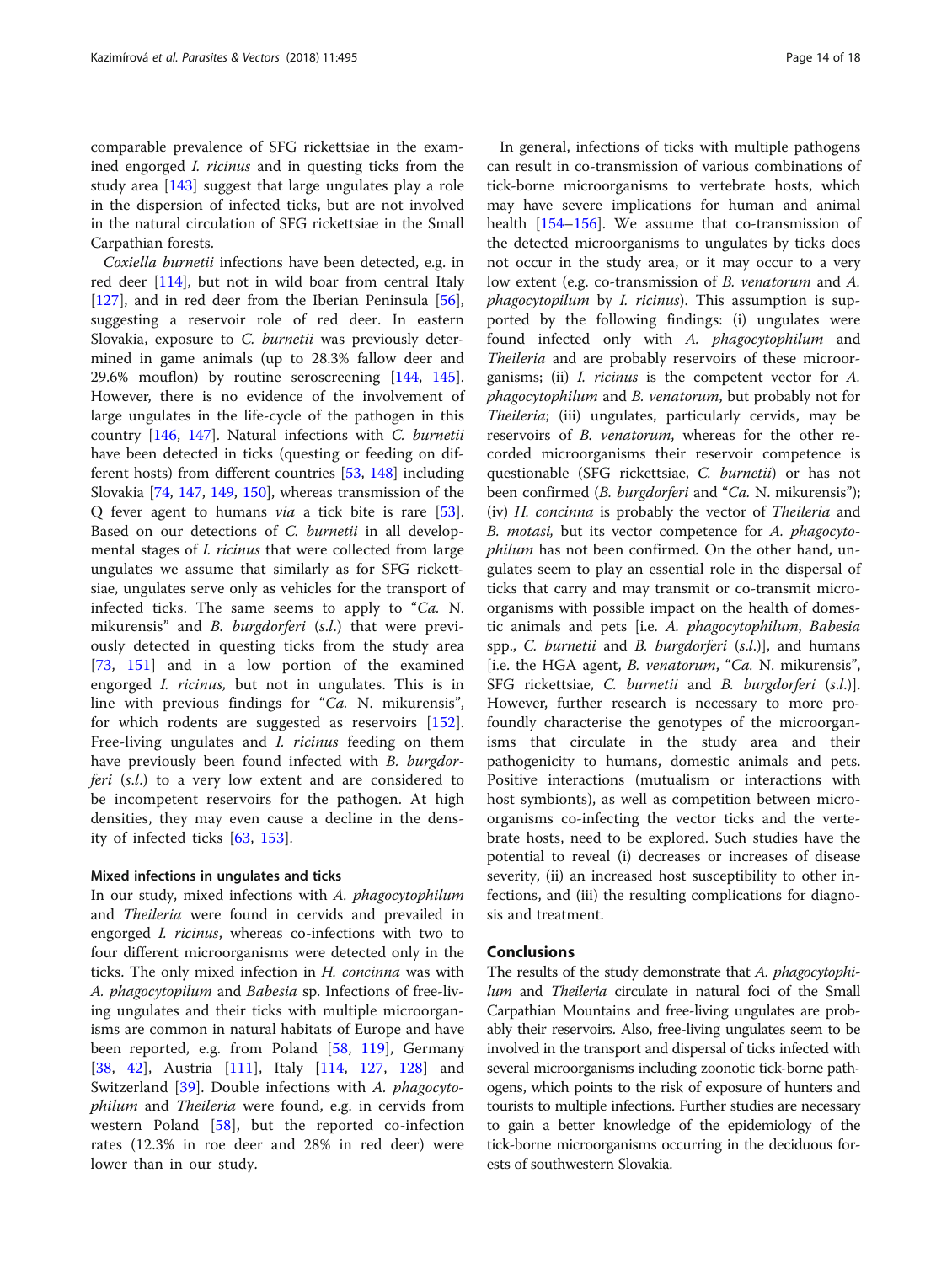# <span id="page-14-0"></span>Additional files

[Additional file 1:](https://doi.org/10.1186/s13071-018-3068-1) Figure S1. Map of the study area. Hunting districts were located in the Small Carpathian Mountains, between Bratislava and Dubová pri Modre (see red line in the lower panel). (PDF 659 kb)

[Additional file 2:](https://doi.org/10.1186/s13071-018-3068-1) Table S1. Primers and probes (P) used in PCR reactions and references (numbers in bold) where specific conditions of the PCR reactions are described. Table S2. GenBank accession numbers of A. phagocytophilum 16S rRNA and groEL gene sequences identified in spleen and engorged ticks from free-living ungulates. Table S3. GenBank accession numbers of piroplasmid 18S rRNA gene sequences identified in the spleen of free-living ungulates and engorged ticks. (PDF 275 kb)

[Additional file 3:](https://doi.org/10.1186/s13071-018-3068-1) Figure S2. Molecular phylogenetic analysis of the partial groEL gene of Anaplasma phagocytophilum derived from freeranging ungulates and engorged Ixodes ricinus larvae from southwestern Slovakia. (PDF 62 kb)

[Additional file 4:](https://doi.org/10.1186/s13071-018-3068-1) Figure S3. Neighbour-joining tree of hypervariable 18S rRNA gene sequences of Theileria parasites using neighbour-joining. (PDF 332 kb)

### Acknowledgements

The authors thank the association of hunters, namely Mr Hrnčír (district Modra), Mr Puškáč (district Pezinok), Mr Bílik (district Harmónia), Mr Pokorný (district Záhorská Bystrica), and Mr Novák (district Bratislava) for providing organs and ticks from hunted animals. We thank Ryanne Jaarsma (RIVM) for excellent technical assistance in the laboratory.

#### Funding

The study was funded by EU grant FP7-261504 EDENext and is catalogued by the EDENext Steering Committee as EDENext398 (<http://www.edenext.eu>). The contents of this publication are the sole responsibility of the authors and do not necessarily reflect the views of the European Commission. Financial support by grants of the Slovak Research and Development Agency (APW DO7RP-0014-11, APVV 0280-12) is also acknowledged. The work of ZH was supported, in part, by EurNegVec COST Action TD1303. This contribution is also the result of using infrastructure acquired by the project implementation (code ITMS: 26240220044), supported by the Research & Development Operational Programme funded by the ERDF.

#### Availability of data and materials

The datasets used and/or analysed during the current study are available from the corresponding author upon request. New partial DNA sequences were submitted to the GenBank database under the accession numbers MF061301, MF061229-MF061238, MG773209, MG773210 and KX470610- KX470626.

#### Authors' contributions

EK and MK designed the study, analysed the data and drafted the manuscript. RC gained and provided game tissue and tick samples. EK identified the ticks. ZH, LM and LMI processed the samples. MF developed and validated the duplex qPCR for Babesia spp. ZH, ES, LMI, MF and LM performed PCRs. LS, ZH, MK and HS carried out phylogenetic analyses. EK, MK, ES, HS and LS revised the manuscript. All authors read and approved the final manuscript.

#### Ethics approval and consent to participate

The conducted study complies with current laws of the Slovak Republic. There is no conflict of interest with species conservation guidelines. The game animals were killed for hunting reasons during the legal hunting season and not specifically for this study. Therefore, approval of the ethics committee was not required.

#### Consent for publication

Not applicable.

### Competing interests

The authors declare that they have no competing interests.

Springer Nature remains neutral with regard to jurisdictional claims in published maps and institutional affiliations.

#### Author details

<sup>1</sup>Institute of Zoology, Slovak Academy of Sciences, Dúbravská cesta 9, 845 06 Bratislava, Slovakia.<sup>2</sup> Institute of Virology, Biomedical Research Center, Slovak Academy of Sciences, Dúbravská cesta 9, 845 05 Bratislava, Slovakia. <sup>3</sup>Široká 22, 831 07 Bratislava, Slovakia. <sup>4</sup>Laboratory for Zoonoses and Environmental Microbiology, National Institute for Public Health and Environment, 9 Antonie van Leeuwenhoeklaan, P.O. Box 1, Bilthoven, The Netherlands. 5 Instituto de Patobiologia, CICVyA, INTA-Castelar, 1686 Hurlingham, Prov. de Buenos Aires, Argentina. <sup>6</sup>CONICET, C1033AAJ Ciudad Autónoma de Buenos Aires, Argentina.

### Received: 10 May 2018 Accepted: 20 August 2018 Published online: 03 September 2018

### References

- 1. Randolph SE. The shifting landscape of tick-borne zoonoses: tick-borne encephalitis and Lyme borreliosis in Europe. Philos Trans R Soc Lond B Biol Sci. 2001;356:1045–56.
- 2. Randolph SE. Tick-borne disease systems emerge from the shadows: the beauty lies in molecular detail, the message in epidemiology. Parasitology. 2009;136:1403–13.
- 3. Heyman P, Cochez C, Hofhuis A, van der Giessen J, Sprong H, Porter SR, et al. A clear and present danger: tick-borne diseases in Europe. Expert Rev Anti Infect Ther. 2010;8:33–50.
- 4. Salman M, Tarrés-Call J. Ticks and tick-borne diseases. Geographical distribution and control strategies in the Euro-Asia region. Wallingford: CABI; 2013.
- 5. Medlock JM, Hansford KM, Bormane A, Derdakova M, Estrada-Peña A, George J-C, et al. Driving forces for changes in geographical distribution of Ixodes ricinus ticks in Europe. Parasit Vectors. 2013;6:1.
- 6. Sonenshine DE, Roe RM. Biology of Ticks, Vol. 1. Oxford: Oxford University Press; 2014.
- 7. Rizzoli A, Silaghi C, Obiegala A, Rudolf I, Hubálek Z, Földvári G, et al. Ixodes ricinus and its transmitted pathogens in urban and peri-urban areas in Europe: new hazards and relevance for public health. Front Public Health. 2014;2:251.
- 8. Bircher AJ, Hofmeier KS, Link S, Heijnen I. Food allergy to the carbohydrate galactose-alpha-1,3-galactose (alpha-gal): four case reports and a review. Eur J Dermatol. 2017;27:3–9.
- 9. Bowmann A, Nuttall P, editors. Ticks: Biology, Disease and Control. New York: Cambridge University Press; 2008.
- 10. Hofmeester TR, Coipan EC, Van Wieren SE, Prins HHT, Takken W, Sprong H. Few vertebrate species dominate the Borrelia burgdorferi s.l. life-cycle. Environ Res Lett. 2016;11:1–16.
- 11. Vor T, Kiffner C, Hagedorn P, Niedrig M, Rühe F. Tick burden on European roe deer (Capreolus capreolus). Exp Appl Acarol. 2010;51:405–17.
- 12. Tagliapietra V, Rosà R, Arnoldi D, Cagnacci F, Capelli G, Montarsi F, et al. Saturation deficit and deer density affect questing activity and local abundance of *Ixodes ricinus* (Acari, Ixodidae) in Italy. Vet Parasitol. 2011; 183:114–24.
- 13. Kiffner C, Lödige C, Alings M, Vor T, Rühe F. Attachment site selection of ticks on roe deer, Capreolus capreolus. Exp Appl Acarol. 2011;53:79–94.
- 14. Gilbert L, Maffey GL, Ramsay SL, Hester AJ. The effect of deer management on the abundance of Ixodes ricinus in Scotland. Ecol Appl. 2012;22:658-67.
- 15. Mysterud A, Hatlegjerde IL, Sørensen OJ. Attachment site selection of life stages of Ixodes ricinus ticks on a main large host in Europe, the red deer (Cervus elaphus). Parasit Vectors. 2014;7:510.
- 16. Pfäffle M, Littwin N, Muders SV, Petney TN. The ecology of tick-borne disease. Int J Parasitol. 2013;43:1059–77.
- 17. Billinis C. Wildlife diseases that pose a risk to small ruminants and their farmers. Small Ruminant Res. 2013;110:67–70.
- 18. Mackenstedt U, Jenkins D, Romig T. The role of wildlife in the transmission of parasitic zoonoses in peri-urban and urban areas. Int J Parasitol Parasit Wildl. 2015;4:71–9.
- 19. Stuen S, Granquist EG, Silaghi C. Anaplasma phagocytophilum a widespread multihost pathogen with highly adaptive strategies. Front Cell Infect Microbiol. 2013;3:31.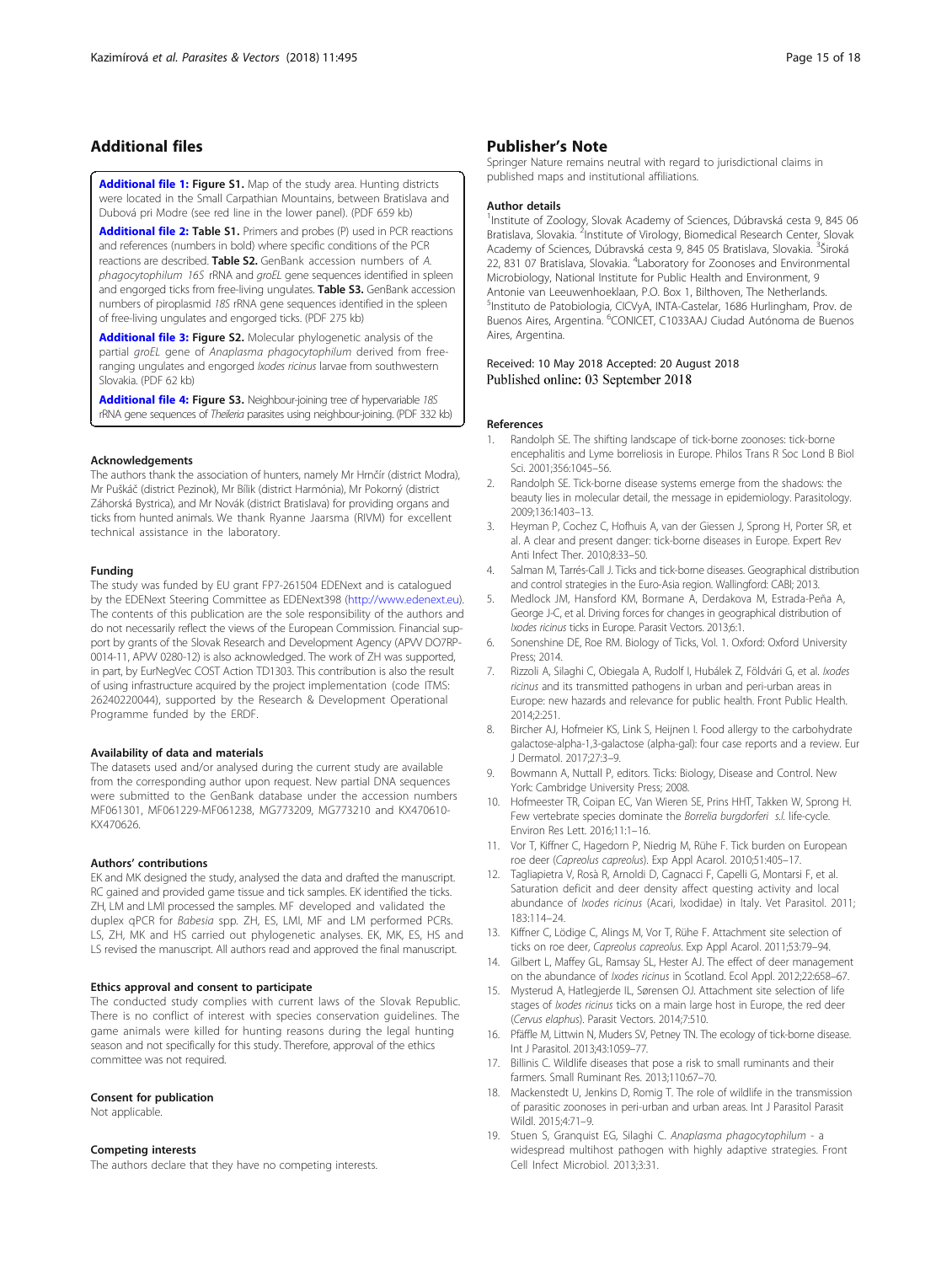- <span id="page-15-0"></span>20. Jahfari S, Coipan C, Fonville M, van Leeuwen AD, Hengeveld P, Heylen D, et al. Circulation of four Anaplasma phagocytophilum ecotypes in Europe. Parasit Vectors. 2014;7:365.
- 21. Strle F. Human granulocytic ehrlichiosis in Europe. Int J Med Microbiol. 2004;293 S37:27–35.
- 22. Stuen S. Anaplasma phagocytophilum the most widespread tick-borne infection in animals in Europe. Vet Res Commun. 2007;31(Suppl. 1):79–84.
- 23. Stuen S, Pettersen KS, Granquist EG, Bergström K, Bown KJ, Birtles RJ. Anaplasma phagocytophilum variants in sympatric red deer (Cervus elaphus) and sheep in southern Norway. Ticks Tick Borne Dis. 2013;4:197–201.
- 24. Víchová B, Majláthová V, Nováková M, Stanko M, Hviščová I, Pangrácová L, et al. Anaplasma infections in ticks and reservoir host in Slovakia. Infect Genet Evol. 2014;22:265–72.
- 25. Baráková I, Derdáková M, Carpi G, Rosso F, Collini M, Tagliapietra V, et al. Genetic and ecologic variability among Anaplasma phagocytophilum strains in northern Italy. Emerg Infect Dis. 2014;20:1082–4.
- 26. Huhn C, Winter C, Wolfsperger T, Wüppenhorst N, Strašek Smrdel K, Skuballa J, et al. Analysis of the population structure of Anaplasma phagocytophilum using multilocus sequence typing. PLoS One. 2014;9:e93725.
- 27. Dugat T, Chastagner A, Lagrée A-C, Petit E, Durand B, Thierry S, et al. A new multiple-locus variable-number tandem repeat analysis reveals different clusters for Anaplasma phagocytophilum circulating in domestic and wild ruminants. Parasit Vectors. 2014;7:439.
- 28. Michalik J, Stańczak J, Cieniuch S, Racewicz M, Sikora B, Dabert M. Wild boars as hosts of human-pathogenic Anaplasma phagocytophilum variants. Emerg Infect Dis. 2012;18:2094–5.
- 29. Silaghi C, Pfister K, Overzier E. Molecular investigation for bacterial and protozoan tick-borne pathogens in wild boars (Sus scrofa) from southern Germany. Vector Borne Zoonotic Dis. 2014;14:371–3.
- 30. Galindo RC, Ayllón N, Strašek Smrdel K, Boadella M, Beltrán-Beck B, Mazariegos M, et al. Gene expression profile suggests that pigs (Sus scrofa) are susceptible to Anaplasma phagocytophilum but control infection. Parasit Vectors. 2012;5:181.
- 31. Schnittger L, Rodriguez AE, Florin-Christensen M, Morrison D. Babesia: a world emerging. Infect Genet Evol. 2012;12:1788–809.
- 32. Yabsley MJ, Shock BC. Natural history of zoonotic Babesia: role of wildlife reservoirs. Int J Parasitol Parasit Wildl. 2013;2:18–31.
- 33. Malandrin L, Jouglin M, Sun Y, Brisseau N, Chauvin A. Redescription of Babesia capreoli (Enigk and Friedhoff, 1962) from roe deer (Capreolus capreolus): isolation, cultivation, host specificity, molecular characterisation and differentiation from Babesia divergens. Int J Parasitol. 2010;40:277–84.
- 34. Zintl A, Mulcahy G, Skerrett HE, Taylor SM, Gray JS. Babesia divergens: a bovine blood parasite of veterinary and zoonotic importance. Clin Microbiol Rev. 2003; 16:622–36.
- 35. Gray J, Zintl A, Hildebrandt A, Hunfeld K, Weiss L. Zoonotic babesiosis: overview of the disease and novel aspects of pathogen identity. Ticks Tick Borne Dis. 2010;1:3–10.
- 36. Herwaldt BL, Caccio S, Gherlinzoni F, Aspock H, Slemenda SB, Piccaluga P, et al. Molecular characterization of a non-Babesia divergens organism causing zoonotic babesiosis in Europe. Emerg Infect Dis. 2003;9:942–8.
- 37. Häselbarth K, Tenter AM, Brade V, Krieger G, Hunfeld KP. First of human babesios is in Germany - clinical presentation and molecular characterization of the pathogen. Int J Med Microbiol. 2007;297:197–204.
- 38. Overzier E, Pfister K, Herb I, Mahling M, Bock G Jr, Silaghi C. Detection of tick-borne pathogens in roe deer (Capreolus capreolus), in questing ticks (Ixodes ricinus), and in ticks infesting roe deer in southern Germany. Ticks Tick Borne Dis. 2013;4:320–8.
- 39. Michel AO, Mathis A, Ryser-Degiorgis M-P. Babesia spp. in European wild ruminant species: parasite diversity and risk factors for infection. Vet Res. 2014;45:65.
- 40. Zanet S, Trisciuoglio A, Bottero E. Garcia Fernández de Mera I, Gortazar C, Carpignano MG, Ferroglio E. Piroplasmosis in wildlife: Babesia and Theileria affecting free-ranging ungulates and carnivores in the Italian Alps. Parasit Vectors. 2014;7:70.
- 41. Andersson MO, Bergvall UA, Chirico J, Christensson M, Lindgren P-R, Nordström J, Kjellander P. Molecular detection of Babesia capreoli and Babesia venatorum in wild Swedish roe deer, Capreolus capreolus. Parasit Vectors. 2016;9:221.
- 42. Kauffmann M, Rehbein S, Hamel D, Lutz W, Heddergott M, Pfister K, Silaghi C. Anaplasma phagocytophilum and Babesia spp. in roe deer (Capreolus capreolus), fallow deer (Dama dama) and mouflon (Ovis musimon) in Germany. Mol Cell Probes. 2017;31:46–54.
- 43. Tampieri MP, Galuppi R, Bonoli C, Cancrini G, Moretti A, Pietrobelli M. Wild ungulates as Babesia hosts in northern and central Italy. Vector Borne Zoonotic Dis. 2008;8:667–74.
- 44. Friedhoff KT. Tick-borne diseases of sheep and goats caused by Babesia, Theileria or Anaplasma spp. Parassitologia. 1997;39:99–109.
- 45. Černý V. Theileriafunde beim europäischen Hirsch im Gebiet von Topolčianky (Slowakei). Biologia (Bratislava). 1958;13:509–13.
- 46. Hinaidy HK. Blutparasiten der wildlebenden Wiederkäuer Österreichs. Zentralbl Veterinarmed. 1987;34:81–97.
- 47. García-Sanmartín J, Aurtenetxe O, Barral M, Marco I, Lavin S, García-Pérez AL, Hurtado A. Molecular detection and characterization of piroplasms infecting cervids and chamois in northern Spain. Parasitology. 2007;134:391–8.
- 48. Sawczuk M, Maciejewska A, Skotarczak B. Identification and molecular characterization of Theileria sp. infecting red deer (Cervus elaphus) in northwestern Poland. Eur J Wildl Res. 2008;54:225–30.
- 49. Galuppi R, Aureli S, Bonoli C, Caffara M, Tampieri MP. Detection and molecular characterization of Theileria sp. in fallow deer (Dama dama) and ticks from an Italian natural preserve. Res Vet Sci. 2011;91:110–5.
- 50. Fuehrer H-P, Biro N, Harl J, Worliczeka HL, Beiglböck C, Farkas R, et al. Molecular detection of Theileria sp. ZS TO4 in red deer (Cervus elaphus) and questing Haemaphysalis concinna ticks in eastern Austria. Vet Parasitol. 2013;197:653–7.
- 51. Pereira A, Parreira R, Nunes M, Casadinho A, Vieira ML, Campino L, Maia C. Molecular detection of tick-borne bacteria and protozoa in cervids and wild boars from Portugal. Parasit Vectors. 2016;9:251.
- 52. Pereira A, Parreira R, Cotão AJ, Nunes M, Vieira ML, Azevedo F, et al. Tickborne bacteria and protozoa detected in ticks collected from domestic animals and wildlife in central and southern Portugal. Ticks Tick Borne Dis. 2018;9:225–34.
- 53. Maurin M, Raoult D. Q fever. Clin Microbiol Rev. 1999;12:518–53.
- 54. Rijks JM, Roest HIJ, van Tulden PW, Kik MJL, Gröne A. Infection in roe deer during Q fever epidemic, the Netherlands. Emerg Infect Dis. 2011;17:2369–71.
- 55. Ohlson A, Malmsten J, Frössling J, Bölske G, Aspán A, Dalin A-M, Lindberg A. Surveys on Coxiella burnetii infections in Swedish cattle, sheep, goats and moose. Acta Vet Scand. 2014;56:39.
- 56. González-Barrio D, Velasco Ávila AL, Boadella M, Beltrán-Beck B, Barasona JÁ, et al. Host and environmental factors modulate the exposure of free-ranging and farmed red deer (Cervus elaphus) to Coxiella burnetii. Appl Environ Microbiol. 2015;81:6223–31.
- 57. Stefanidesova K, Kocianova E, Boldis V, Kostanova Z, Kanka P, Nemethova D, Spitalska E. Evidence of Anaplasma phagocytophilum and Rickettsia helvetica infection in free-ranging ungulates in central Slovakia. Eur J Wildl Res. 2008; 54:519–24.
- 58. Skotarczak B, Adamska M, Sawczuk M, Maciejewska A, Wodecka B, Rymaszewska A. Coexistence of tick-borne pathogens in game animals and ticks in western Poland. Veterinarni Medicina. 2008;53:668–75.
- 59. Sprong H, Wielinga PR, Fonville M, Reusken C, Brandenburg AH, Borgsteede F, et al. Ixodes ricinus ticks are reservoir hosts for Rickettsia helvetica and potentially carry flea-borne Rickettsia species. Parasit Vectors. 2009;2:41.
- 60. Faria AS, Paiva-Cardoso MD, Nunes M, Carreira T, Vale-Gonçalves HM, Veloso O, et al. First detection of Borrelia burgdorferi sensu lato DNA in serum of the wild boar (Sus scrofa) in Northern Portugal by nested-PCR. EcoHealth. 2015; 12:183–7.
- 61. Kurtenbach K, Sewell HS, Ogden NH, Randolph SE, Nuttall PA. Serum complement sensitivity as a key factor in Lyme disease ecology. Infect Immun. 1998;66:1248–51.
- 62. Rosef O, Paulauskas A, Radzijevskaja J. Prevalence of Borrelia burgdorferi sensu lato and Anaplasma phagocytophilum in questing Ixodes ricinus ticks in relation to the density of wild cervids. Acta Vet Scand. 2009;51:47.
- 63. Pacilly FCA, Benning ME, Jacobs F, Leidekker J, Sprong H, Van Wieren SE, Takken W. Blood feeding on large grazers affects the transmission of Borrelia burgdorferi sensu lato by Ixodes ricinus. Ticks Tick Borne Dis. 2014;5:810–7.
- 64. Atlas Krajiny Slovenskej Republiky. <http://geo.enviroportal.sk/atlassr/> Accessed 20 Sep 2017.
- 65. Siuda K. Kleszcze Polski (Acari: Ixodida) Systematyka i rozmieszczenie. Warszawa: Polskie Towarzystwo Parazytologiczne; 1993.
- 66. Courtney JW, Kostelnik LM, Zeidner NS, Massung RF. Multiplex real-time PCR for detection of Anaplasma phagocytophilum and Borrelia burgdorferi. J Clin Microbiol. 2004;42:3164–8.
- 67. Svitálková Z, Haruštiaková D, Mahríková L, Berthová L, Slovák M, Kocianová E, Kazimírová M. Anaplasma phagocytophilum prevalence in ticks and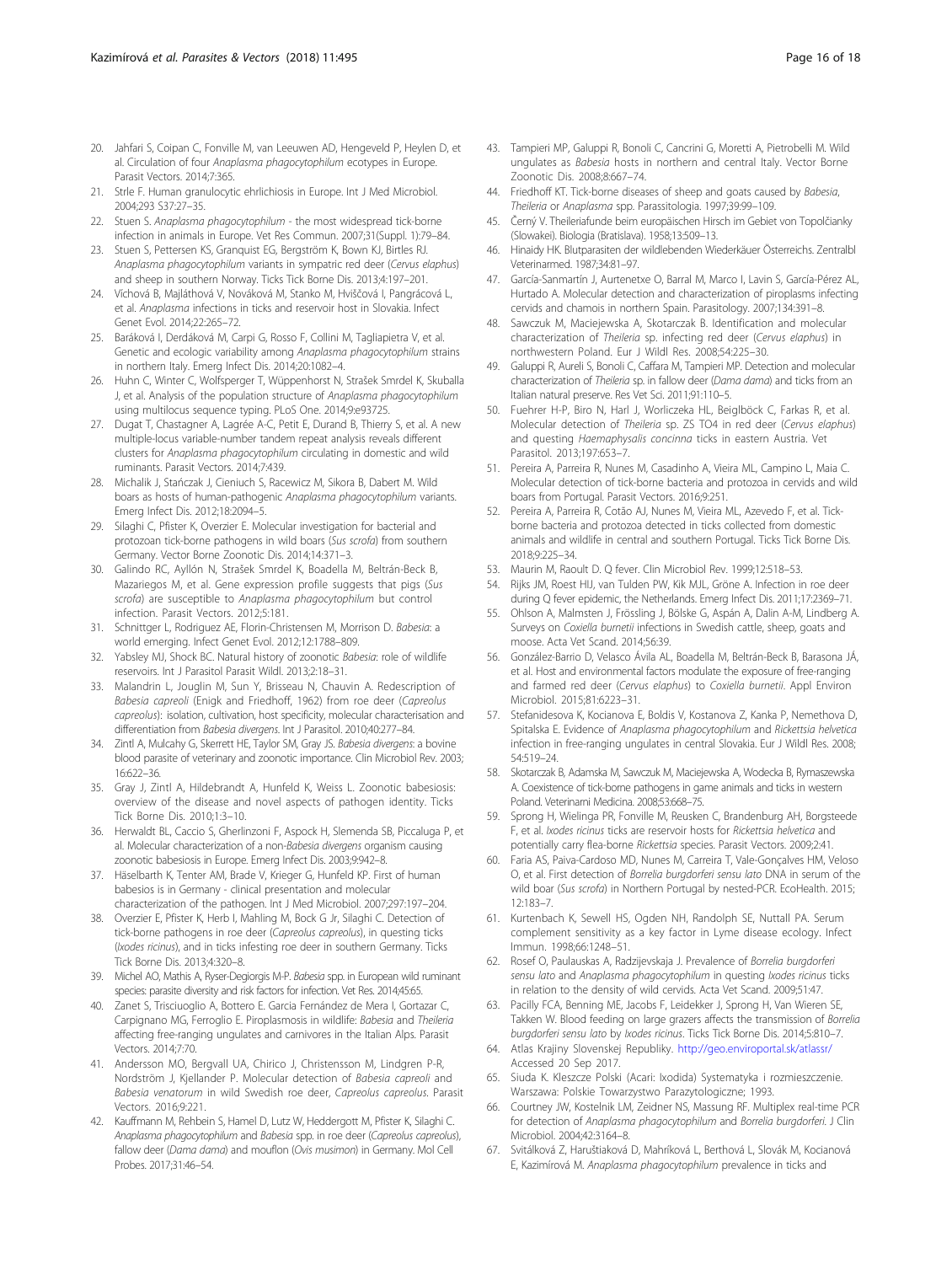<span id="page-16-0"></span>rodents in an urban and natural habitat in south-western Slovakia. Parasit Vectors. 2015;8:276.

- 68. Massung RF, Slater K, Owens JH, Nicholson WL, Mather TN, Solberg VB, Olson JG. Nested PCR assay for detection of granulocytic ehrlichiae. J Clin Microbiol. 1998;36:1090–5.
- 69. Overzier E, Pfister K, Thiel C, Herb I, Mahling M, Silaghi C. Anaplasma phagocytophilum in questing Ixodes ricinus ticks: comparison of prevalences and partial 16S rRNA gene variants in urban, pasture, and natural habitats. Appl Environ Microbiol. 2013;79:1730–4.
- 70. Alberti A, Zobba R, Chessa B, Addis MF, Sparagano O, Pinna Parpaglia ML, et al. Equine and canine Anaplasma phagocytophilum strains isolated on the island of Sardinia (Italy) are phylogenetically related to pathogenic strains from the United States. Appl Environ Microbiol. 2005;71:6418–22.
- 71. Jahfari S, Fonville M, Hengeveld P, Reusken C, Scholte EJ, Takken W, et al. Prevalence of Neoehrlichia mikurensis in ticks and rodents from north-west Europe. Parasit Vectors. 2012;5:74.
- 72. Silaghi C, Woll D, Mahling M, Pfister K, Pfeffer M. Candidatus Neoehrlichia mikurensis in rodents in an area with sympatric existence of the hard ticks Ixodes ricinus and Dermacentor reticulatus, Germany. Parasit Vectors. 2012;5: 285.
- 73. Hamšíková Svitálková Z, Haruštiaková D, Mahríková L, Mojšová M, Berthová L, Slovák M, et al. Candidatus Neoehrlichia mikurensis in ticks and rodents from urban and natural habitats of South-Western Slovakia. Parasit Vectors. 2016;9:2.
- 74. Špitalská E, Kocianová E. Detection of Coxiella burnetii in ticks collected in Slovakia and Hungary. Eur J Epidemiol. 2003;18:263–6.
- 75. Regnery RL, Spruill CL, Plikaytis BD. Genotypic identification of rickettsiae and estimation of intraspecies sequence divergence for portions of two rickettsial genes. J Bacteriol. 1991;173:1576–89.
- 76. Špitalská E, Stanko M, Mošanský L, Kraljik J, Miklisová D, Mahríková L, et al. Seasonal analysis of Rickettsia species in ticks in and agricultural site of Slovakia. Exp Appl Acarol. 2016;68:315–24.
- 77. Derdáková M, Beati L, Pet'ko B, Stanko M, Fish D. Genetic variability within Borrelia burgdorferi sensu lato genospecies established by PCR-single-strand conformation polymorphism analysis of the rrfA-rrlB intergenic spacer in Ixodes ricinus ticks from the Czech Republic. Appl Environ Microbiol. 2003;69:509–16.
- 78. Casati S, Sager H, Gern L, Piffaretti JC. Presence of potentially pathogenic Babesia sp. for human in Ixodes ricinus in Switzerland. Ann Agric Environ Med. 2006;13:65–70.
- 79. Hamšíková Z, Kazimírová M, Haruštiaková D, Mahríková L, Slovák M, Berthová L, et al. Babesia spp. in ticks and wildlife in different habitat types of Slovakia. Parasit Vectors. 2016;9:292.
- 80. Øines Ø, Radzijevskaja J, Paulauskas A, Rosef O. Prevalence and diversity of Babesia spp. in questing Ixodes ricinus ticks from Norway. Parasit Vectors. 2012;5:156.
- 81. Tamura K, Stecher G, Peterson D, Filipski A, Kumar S. MEGA6: Molecular Evolutionary Genetics Analysis version 6.0. Mol Biol Evol. 2013;30:2725–9.
- 82. Saitou N, Nei M. The neighbor-joining method: a new method for reconstructing phylogenetic trees. Mol Biol Evol. 1987;4:406–25.
- 83. Nei M, Kumar S. Molecular Evolution and Phylogenetics. New York: Oxford University Press; 2000.
- 84. Tamura K. Estimation of the number of nucleotide substitutions when there are strong transition-transversion and G + C-content biases. Mol Biol Evol. 1992;9:678–87.
- 85. Kumar S, Stecher G, Li M, Knyaz C, Tamura K. MEGA X: Molecular Evolutionary Genetics Analysis across computing platforms. Mol Biol Evol. 2018;35:1547–9.
- 86. Biggerstaff BJ. PooledInfRate, Version 4.0: a Microsoft® Office Excel© Add-In to compute prevalence estimates from pooled samples. Fort Collins, CO, USA: Centers for Disease Control and Prevention; 2009.
- 87. Hammer Ø, Harper DAT, Ryan PD. PAST: Paleontological Statistics software package for education and data analysis. Paleontol Electron. 2001;4:1–9.
- 88. Schorn S, Pfister K, Reulen H, Mahling M, Manitz J, Thiel C, Silaghi C. Prevalence of Anaplasma phagocytophilum in Ixodes ricinus in Bavarian public parks, Germany. Ticks Tick Borne Dis. 2011;2:196–203.
- 89. Silaghi C, Hamel D, Thiel C, Pfister K, Passos LM, Rehbein S. Genetic variants of Anaplasma phagocytophilum in wild caprine and cervid ungulates from the Alps in Tyrol, Austria. Vector Borne Zoonotic Dis. 2011;11:355–62.
- 90. Martin C, Pastoret PP, Brochier B, Humblet MF, Saegerman C. A survey of the transmission of infectious diseases/infections between wild and domestic ungulates in Europe. Vet Res. 2011;42:70.
- 91. Alexander NS, Massei G, Wint W. The European distribution of Sus scrofa. Model outputs from the project described within the poster - where are all the boars? An attempt to gain a continental perspective. Open Health Data. 2016;4:e1.
- 92. Tomassone L, Berriatua E, De Sousa R, Duscher GG, Mihalca AD, Silaghi C, et al. Neglected vector-borne zoonoses in Europe: into the wild. Vet Parasitol. 2018;251:17–26.
- 93. ForestPortal lesnícky portál. Národné lesnícke centrum (NLC), Zvolen. <http://www.forestportal.sk/lesne-hospodarstvo/polovnictvo/Documents/>. Accessed 20 Jan 2018.
- 94. Kiffner C, Lödige C, Alings M, Vor T, Rühe F. Abundance estimation of Ixodes ticks (Acari: Ixodidae) on roe deer (Capreolus capreolus). Exp Appl Acarol. 2010;52:73–84.
- 95. Dugat T, Lagrée A-C, Maillard R, Boulouis H-J, Haddad N. Opening the black box of Anaplasma phagocytophilum diversity: current situation and future perspectives. Front Cell Infect Microbiol. 2015;5:61.
- 96. Qviller L, Risnes-Olsen N, Bærum KM, Meisingset EL, Loe LE, Ytrehus B, et al. Landscape-level variation in tick abundance relative to seasonal migration in red deer. PLoS One. 2013;8:e71299.
- 97. Hofmeester TR, Sprong H, Jansen PA, Prins HHT, van Wieren SE. Deer presence rather than abundance determines the population density of the sheep tick, Ixodes ricinus, in Dutch forests. Parasit Vectors. 2017;10:433.
- 98. Kazimírová M, Hamšíková Z, Kocianová E, Marini G, Mojšová M, Mahríková L, et al. Relative density of host-seeking ticks in different habitat types of south-western Slovakia. Exp Appl Acarol. 2016;69:205–24.
- 99. Nosek J. The ecology, bionomics and behaviour of Haemaphysalis (Haemaphysalis) concinna tick. Z Parasitenkd. 1971;36:233–41.
- 100. Hornok S, Kováts D, Csörgő T, Meli ML, Gönczi E, Hadnagy Z, et al. Birds as potential reservoirs of tick-borne pathogens: first evidence of bacteraemia with Rickettsia helvetica. Parasit Vectors. 2014;7:128.
- 101. Ortuňo A, Quesada M, López S, Miret J, Cardeňosa N, Castella J, et al. Prevalence of R. slovaca in Dermacentor marginatus ticks removed from wild boar (Sus scrofa) in northeastern Spain. Ann N Y Acad Sci. 2006;1078:324–7.
- 102. Štefanidesová K, Špitalská E, Krkoš I, Smetanová E, Kocianová E. Anaplasma phagocytophilum and other tick-bacteria in wild animals in western Slovakia. Biologia. 2011;66:1087–90.
- 103. Štefanidesová K, Hamšíková Z, Krkoš I, Smetanová E, Špitalská E. Anaplasma phagocytophilum - a pathogen circulating in wild animals in natural foci of western Slovakia. In: Zoonoses - Protection of Public and Animal Health 5th Scientific Congress. Slovak Medical University, Bratislava, Slovakia. 2016. p. 263–5.
- 104. Cézanne R, Mrowietz N, Eigner B, Duscher GG, Glawischnig W, Fuehrer H-P. Molecular analysis of Anaplasma phagocytophilum and Babesia divergens in red deer (Cervus elaphus) in western Austria. Mol Cell Probes. 2017;31:55e58.
- 105. Hulinska D, Votypka J, Plch J, Vlcek E, Valesova M, Bojar M, et al. Molecular and microscopical evidence of Ehrlichia spp. and Borrelia burgdorferi sensu lato in patients, animals and ticks in the Czech Republic. Microbiologica. 2002;25:437–48.
- 106. Hulínská D, Langrová K, Pejčoch M, Pavlásek I. Detection of Anaplasma phagocytophilum in animals by real-time polymerase chain reaction. APMIS. 2004;112:239–47.
- 107. Polin H, Hufnagl P, Haunschmid R, Gruber F, Ladurner G. Molecular evidence of Anaplasma phagocytophilum in Ixodes ricinus ticks and wild animals in Austria. J Clin Microbiol. 2004;42:2285–6.
- 108. Michalik J, Stanczak J, Racewicz M, Cieniuch S, Sikora B, Szubert-Kruszynska A, Grochowalska R. Molecular evidence of Anaplasma phagocytophilum infection in wild cervids and feeding Ixodes ricinus ticks from west-central Poland. Clin Microbiol Infect. 2009;15(Suppl. 2):81–3.
- 109. Petrovec M, Bidovec A, Sumner JW, Nicholson WL, Childs JE, Avsic-Zupanc T. Infection with Anaplasma phagocytophila in cervids from Slovenia: evidence of two genotypic lineages. Wien Klin Wochenschr. 2002;114:641–7.
- 110. Zeman P, Pecha M. Segregation of genetic variants of Anaplasma phagocytophilum circulating among wild ruminants within a Bohemian forest (Czech Republic). Int J Med Microbiol. 2008;298(S1):203–10.
- 111. Silaghi C, Hamel D, Pfister K, Rehbein S. Babesia species and co-infection with Anaplasma phagocytophilum in free-ranging ungulates from Tyrol (Austria). Tierärztliche Mschr Vet Med Austria. 2011;98:268–74.
- 112. Hapunik J, Víchová B, Karbowiak G, Wita I, Bogdaszewski M, Peťko B. Wild and farm breeding cervids infections with Anaplasma phagocytophilum. Ann Agric Environ Med. 2011;18:73–7.